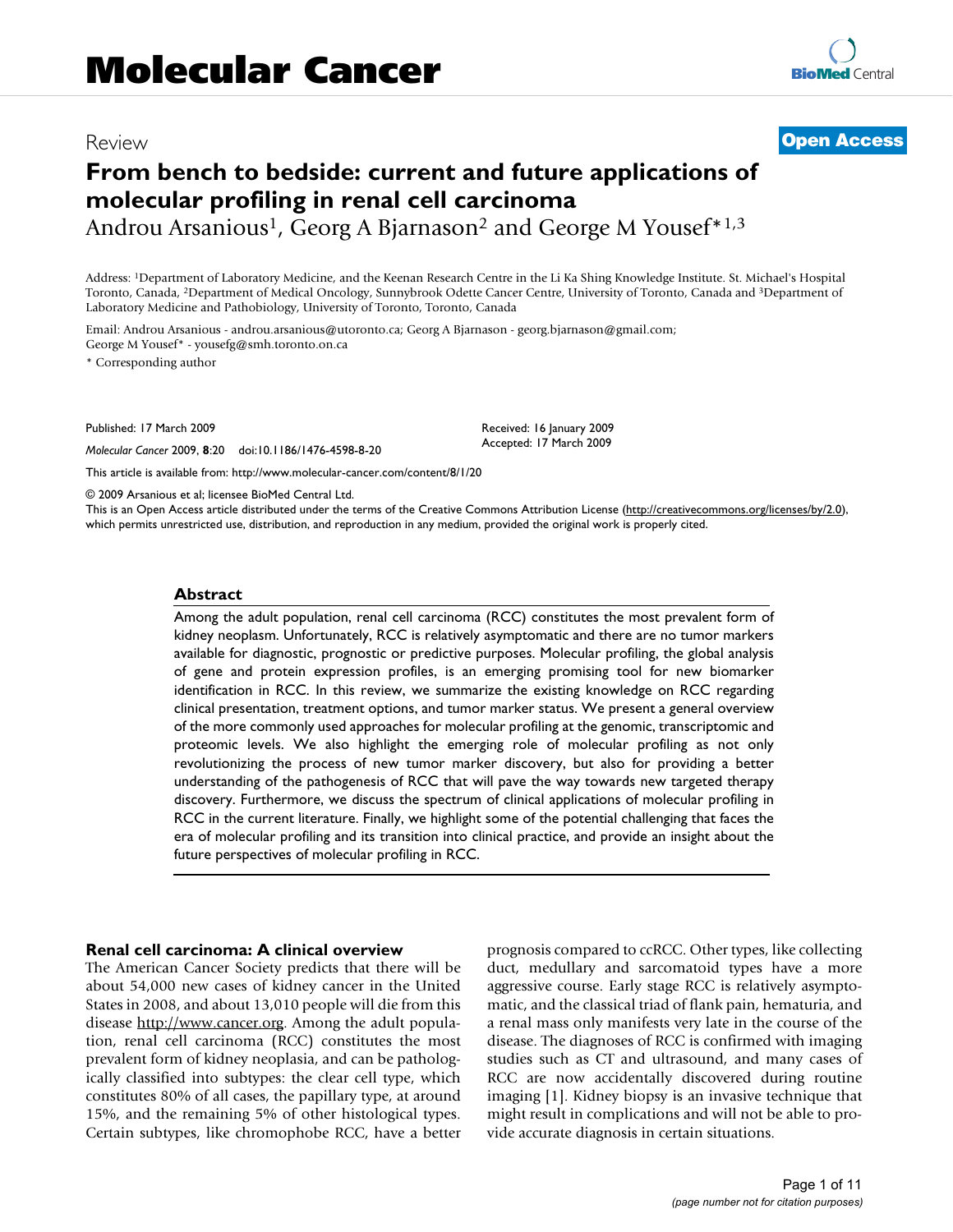While surgery may be curative for localized disease, many patients eventually relapse. The 5-year survival rate for metastatic RCC is  $\leq 10\%$  [2,3]. The greatest risk of recurrence following resection of RCC is within the first 3–5 years [4]. Detecting recurrences early is important and can impact patient outcome since the likelihood of a favorable response to systemic treatment is greater when the metastatic burden is limited [5] and surgical resection of a single or limited number of metastases can result in longterm survival [6]. The anatomic extent of disease is the most consistent factor that determines prognosis in patients with resected RCC [7]. The UCLA Integrated Staging System (UISS) incorporates histologic grade and the ECOG performance status and has further improved on the prognostic information contained using the TNM system [8,9]. The most commonly used prognostic model for patients with metastatic disease is based on a multivariate analysis from the Memorial Sloan Kettering Cancer Centre  $[10]$ .

While surgery is the treatment of choice for localized disease, treatment of advanced RCC is more challenging. Prior to the availability of targeted therapies, Interferon- $\alpha$ (INF) was the standard of care but was associated with a low response rate and significant toxicity [[11,](#page-8-0)12]. High dose interleukin-2 (IL-2) has a similar response rate as IFN, but can cure approximately 3–5% of patients [13,14]. With targeted antiangiogenic drugs, we have entered a new era in the therapy of patients with advanced RCC [15,16]. In previously untreated patients Sutent improves overall survival when compared to INF [17] while Nexavar improves progression free survival (PFS) 2<sup>nd</sup> line after immunotherapy when compared to best supportive care. Temsirolimus, an mTOR inhibitor, has been shown to improve overall survival vs. INF in previously untreated patients with high-risk RCC [18]. More recently the combination of Avastin and Interferon has been found to improve PFS when compared to Interferon alone in previously untreated patients [19,20] and Everolimus (RAD001), an orally administered inhibitor of mTOR, improves PFS in patients 2nd line after progression on Sutent, Nexavar, or both compared to best supportive care [21]. Multiple other targeted drugs are in clinical trials.

# **The current status of tumor markers in RCC**

A tumor marker can be defined as a surrogate indicator that increases or decreases the clinician's suspicion to cancer susceptibility, onset, progression, or recurrence and whether a specific treatment will decrease the risk of such events [22]. There are currently no established tumor markers for RCC in clinical practice; tumor size and stage offer the only viable tools to predict prognosis [23]. More recently, a number of new molecular markers have been investigated, and although many show clinical potential, none has gained approved clinical application [24]. Lack of B7H1 and B7H4 expression is a strong predictor of overall survival in patients without metastases [25-28]. Another potentially important marker is IMP3[29,30].

While data from clinical trials provide general guidelines for the best 1st and 2nd line therapies for metastatic RCC, these are not always the best choices for each individual patient. There are very few biomarkers that can guide clinicians in the choice of therapy for each individual patient. In patients with clear cell RCC, responses to IL-2 were associated with the presence of alveolar features in more than 50 percent of the sample, and an absence of papillary features or granular features [31]. Carbonic anhydrase IX (CAIX) expression is HIF dependent and its expression is increased in VHL mutated RCC. High levels of CAIX expression are associated with a more favorable prognosis and a greater likelihood of a response to IL-2 [32,33]. There are no biomarkers available to predicting responsiveness to molecularly targeted agents. Measurements of VEGF and the soluble VEGF receptor do change in response to treatment but whether such alterations can be used, as a surrogate for tumor responsiveness remains unknown.

# **Molecular profiling**

Molecular Profiling (MP) can be defined as the classification of biological specimens, like tissues, blood or urine, based on multiple molecule (like gene, protein, miRNA) expression patterns or genomic changes for diagnostic, prognostic, and predictive purposes [34]. The 1990s ushered in an era of information churning out faster than its analysis. The completion of the Human Genome Project, rapid advances in bioinformatics, the application of new technologies like mass spectroscopy and array analysis – that allow simultaneous high throughput analysis of thousands of molecules – and emergence of new treatment options like targeted therapy, necessitated the birth of global analysis to allow for a more complete understanding of the malignant process. MP creates a paradigm shift from the traditional approach of looking at one molecule a time to the simultaneous high-throughput analysis of thousands of molecules. The focus starts to switch into a more "global" analysis of dysregulated genes and proteins, and other molecules, in order to obtain a better understanding of the potential "cross-talks" between them. This has substantial clinical impact in the field of clinical oncology, as described below in more details with specific reference to RCC.

# **Molecular profiling approaches**

Molecular profiling is a multifaceted process which can be explored on three different levels: genomic, transcriptomic and proteomic. Each takes a different angle on the global picture. Table 1 summarizes the different common tools for molecular profiling. Among the tools men-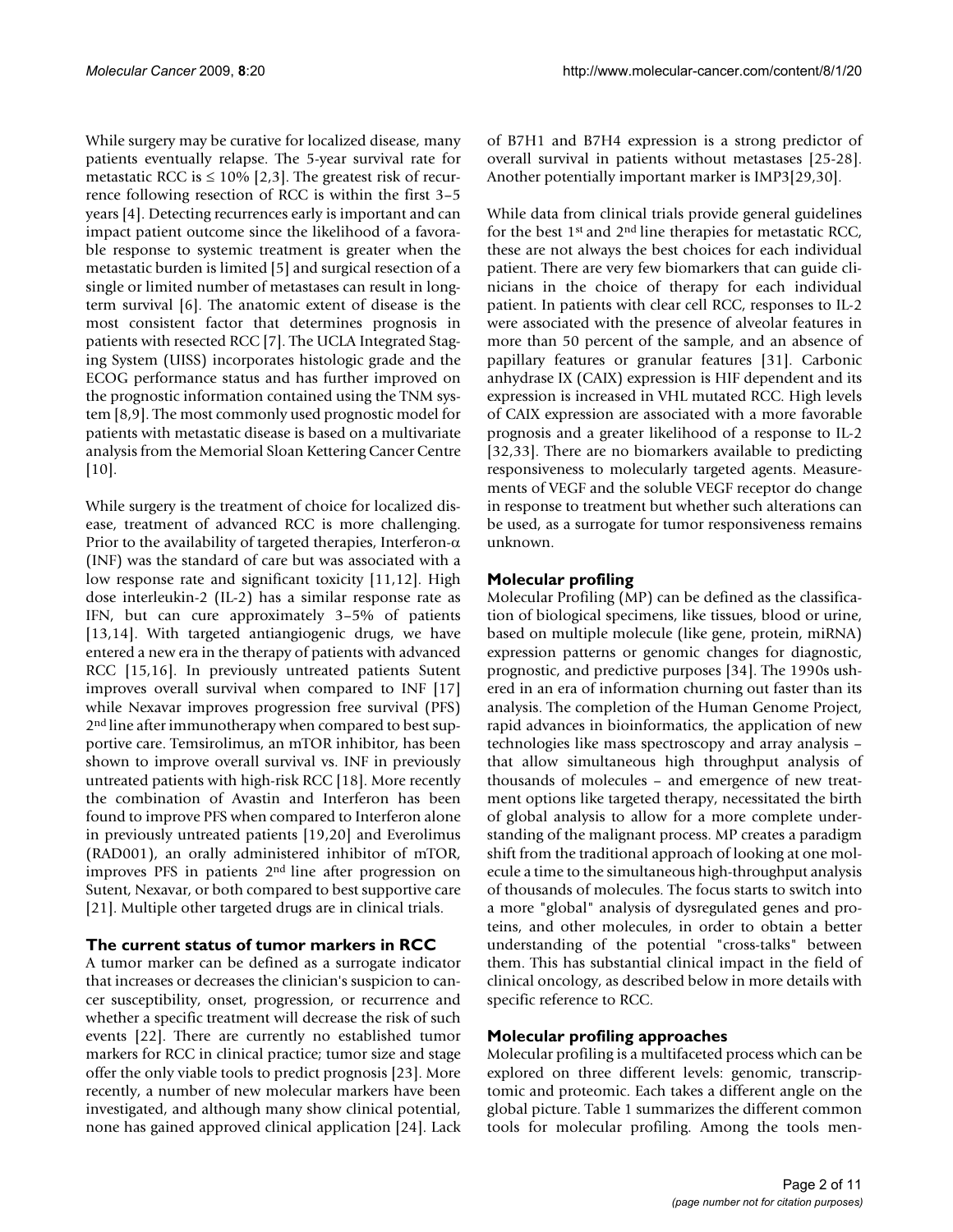#### **Table 1: Different tools for molecular profiling at the genomic, transcriptomic, and protein levels**

#### Genomic

- Comparative Genomic Hybridization (CGH)
- Array-based CGH
- Single Nucleotide Pleomorphism (SNP)
- Multi-colour FISH
- high-throughput sequencing techniques (hybridization-based, cycle-based, and single molecule based)
- High-throughput analysis of methylation.
- Spectral karyotyping (SKY)

#### Transcriptomic

- Microarray
	- mRNA
	- microRNA
- Serial Analysis of Gene Expression (SAGE)
- Expressed Sequence Tags (EST)
- Digital Differential Display (DDD)
- Single Nucleotide Pleomorphism (SNP)
- Quantitative RT-PCR
- High throughout sequencing
- In-situ hybridization

#### Proteomic

- Mass spectrometry (different versions)
- Protein microarray
- Tissue microarray
- Chromatography

tioned, the most widespread are microarray technology and mass spectrometry.

#### **Microarray analysis**

Since its introduction in the mid-1990s [35], microarray analysis has become an established technique to simultaneously compare gene expression patterns between different conditions. Generally speaking, a microarray is a compact chip containing a large number of well-defined immobilized capture molecules (synthetic oligos, mRNA transcripts, proteins, antibodies etc), that are capable of assaying molecules through hybridization with a labelled probe [36]. It has been used to analyze gene expression profiles in many malignancies through exploration of the alterations that account for the transition from a benign, to a dysplastic, to an invasive cancer, and of alterations leading to the development of metastasis. Microarrays have been of great value in the discovery of biomarkers for the field of diagnostic pathology, which have been discussed elsewhere [37]. As shown in table 1, a microarray can compare different entities among themselves, whether genomic, transcriptomic, or proteomic. mRNA microarray is the most popular approach. Databases of gene expression profiles in various malignancies are now publicly available [38]. More recently, the technology extended to include microRNA microarrays, DNA arrays

(comparative genomic hybridization; CGH), protein arrays, and tissue microarrays. There are several platforms for microarray analysis, including planar, immobilized bead, liquid bead, and barcode nanoparticles or quantum dots.

Advantages of microarray technology include the minimal amount of tissue and reactants needed to generate feasible results and the high degree of sensitivity. It can be also automated and can produce quantitative data. Although microarray is continually being improved, many drawbacks need to be addressed before bringing the technology to the bedside, including the lack of standardization, reproducibility, variability of the results due to specimen type and preparation, and the need to develop a quality control for the procedure. Added to this is the microarray's inability to reveal post-transcriptional gene control [39]. More details about microarray are reviewed elsewhere [40].

#### **Mass spectrometry**

Further insight into the molecular mechanisms of cancer can also be gleaned through proteome analysis. Proteomics offer considerable advantages over its genomic counterpart since protein is the ultimate agent responsible for the malignant phenotype. Proteomics can also identify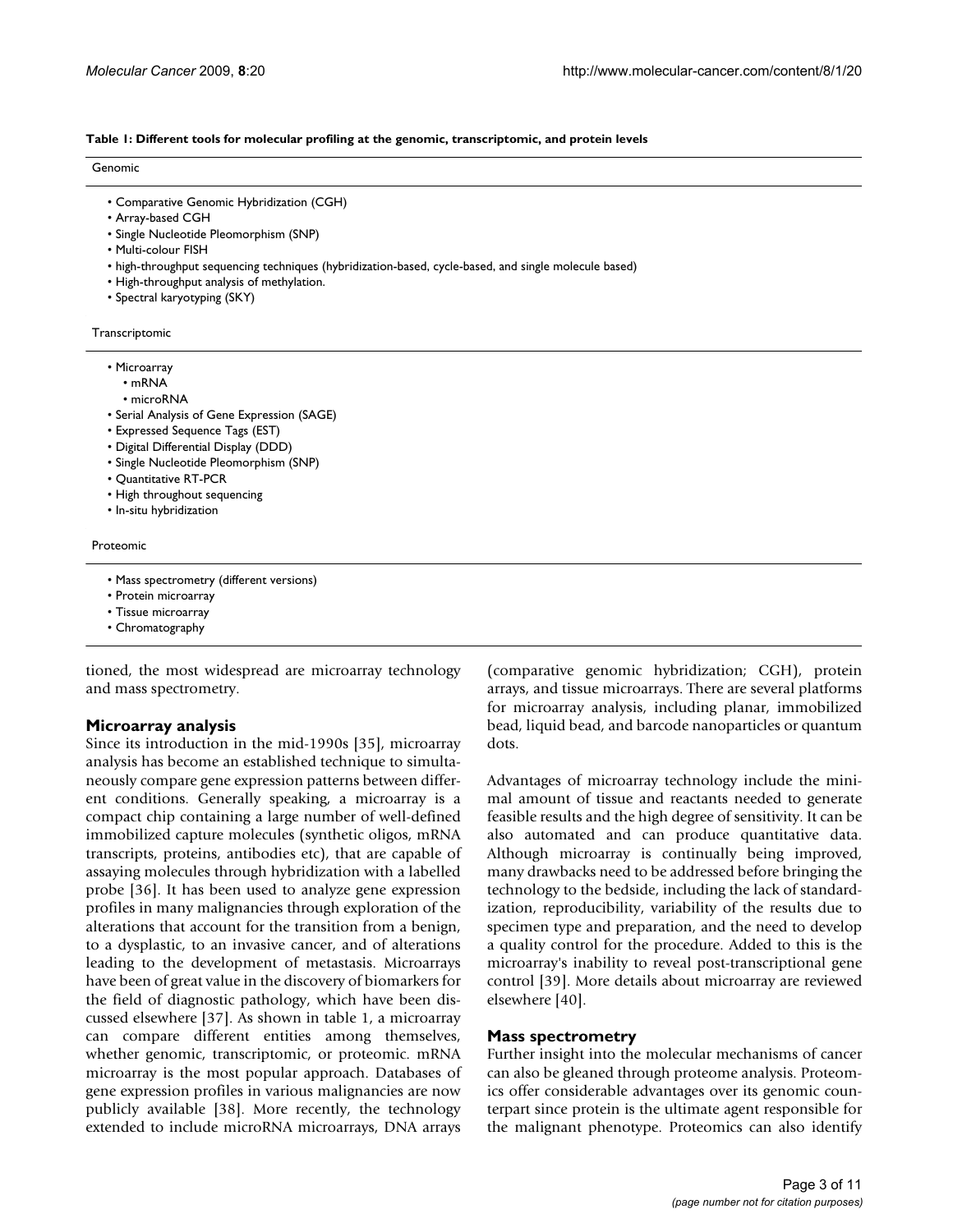alterations in post-translational modifications and cellular trafficking that may not be detected by RNA-based expression studies. Mass spectrometry (MS) has proven to be an invaluable tool for the characterization of protein structure and their amino-acid sequences. MS promises to unveil the complex molecular events characterizing tumorigenesis and help in the study dynamic protein expression, post-translational modifications, cellular and subcellular protein distribution, and protein-protein interactions, which has already culminated in the identification of many cancer-related biomarkers and potential new drug targets [41].

Several techniques have been used for protein profiling. Two-dimensional (2-D) gel electrophoresis coupled with MS was the traditional strategy and, to date, has yielded several potentially relevant cancer biomarkers [42]. Other methods include solid-phase extraction followed by matrix-assisted laser desorption/ionization mass spectrometry (MALDI MS) as well as selective surface binding and surface-enhanced laser desorption/ionization (SELDI MS) [43]. More recently, another approach has been developed in which proteins from two samples to be compared are tagged with differing isotopic composition. The two samples are then combined and processed in a single batch thereby allowing relative quantification to be performed. An effective labeling strategy uses isotope-coded affinity tag (ICAT) [44], or, in the most recent variation, uses isobaric tagging reagent, iTRAQ [45], followed by multidimensional LC and MS/MS analysis which allows simultaneous quantification. Recent guidelines from the National Academy of Clinical Biochemistry highlighted the need for standardization and quality control before MS can be involved in clinical care [46]. Detailed discussion about MS is beyond the scope of this review.

Traditionally, the goal of most proteomic studies is to identify biomarkers that can be measured by enzymelinked immunosorbent assay (ELISA). Improvements in proteomic technology may be changing this because there are now efforts to develop proteomic technologies directly into clinical diagnostic tests. An example of this technology is surface-enhanced laser desorption ionization timeof-flight (SELDI-TOF) MS. This technology, combined with pattern recognition based on bioinformatics tools, and discriminatory spectrum proteomic profiles can be generated to help discriminate individuals with cancer from those with benign disease.

# **Other techniques**

Comparative Genomic Hybridization (CGH) is a method that allows for the comparison of genomic alterations as DNA sequence copy variations, insertions, and deletions, between two types of tissues. Chromosomal changes in cancer can be scanned using CGH whereby the test (cancer) and control (normal), are labeled and hybridized with normal metaphase chromosomes. Competition for hybridization with the metaphase chromosomes arises between test and control DNA and fluorescent techniques are then used to assess DNA gain or loss in cancer [47]. A more recent advance in the technique utilizes a microarray format that allows much better resolution in detecting chromosomal aberrations.

Another technique assays genomic changes using Single Nucleotide Polymorphism (SNP), which are variations in a given DNA base between different members of the same species. Found at frequencies of one every 1000–2000 base pairs, much of human genetic diversity is attributed to SNP variation between individuals. This gives SNP analysis a potentially useful diagnostic application for haplotype-related disease, and recent work has begun taking advantage of this [48].

Recent evidence suggests that microRNAs, small non-coding oligonucleotides that regulate gene expression, are dysregulated in various malignancies, and have promising clinical roles as cancer biomarkers. miRNA microarrays have shown the ability to accurately classify cancers and to be potential prognostic and predictive markers for many tumors [49].

# **Clinical utility of molecular profiling**

The suite of clinical applications of molecular profiling in cancer is broad, encompassing a wide variety of fields. Constituting some of these clinical applications are diagnosis, prognosis, prediction of treatment efficiency, patient follow-up after surgery for early detection of recurrence, and the sub-grouping of patients into smaller categories, thus allowing for individualization of treatment options. One of the revolutionary aspects of MP is changing our traditional paradigm in classifying cancer. Pathological classification can shift from the histological scale – that often gives little information on prognosis, individualized treatment options, and chance of recurrence, overlooking the fact that many patients with similar histological types might experience markedly different disease courses – to the molecular scale, which offers a highly detailed, global perspective on the disease process, promising superior performance over traditional classifications.

Moreover, MP is a key for better understanding of cancer initiation and progression. MP, which can also lead to the development of new targeted therapy options – especially ones designed against the inherently intractable metastatic stages of cancer – that can complement existing treatment options. Simultaneous analysis of multiple markers identified by MP can lead to much improvement in sensitivity and specificity. Another interesting applica-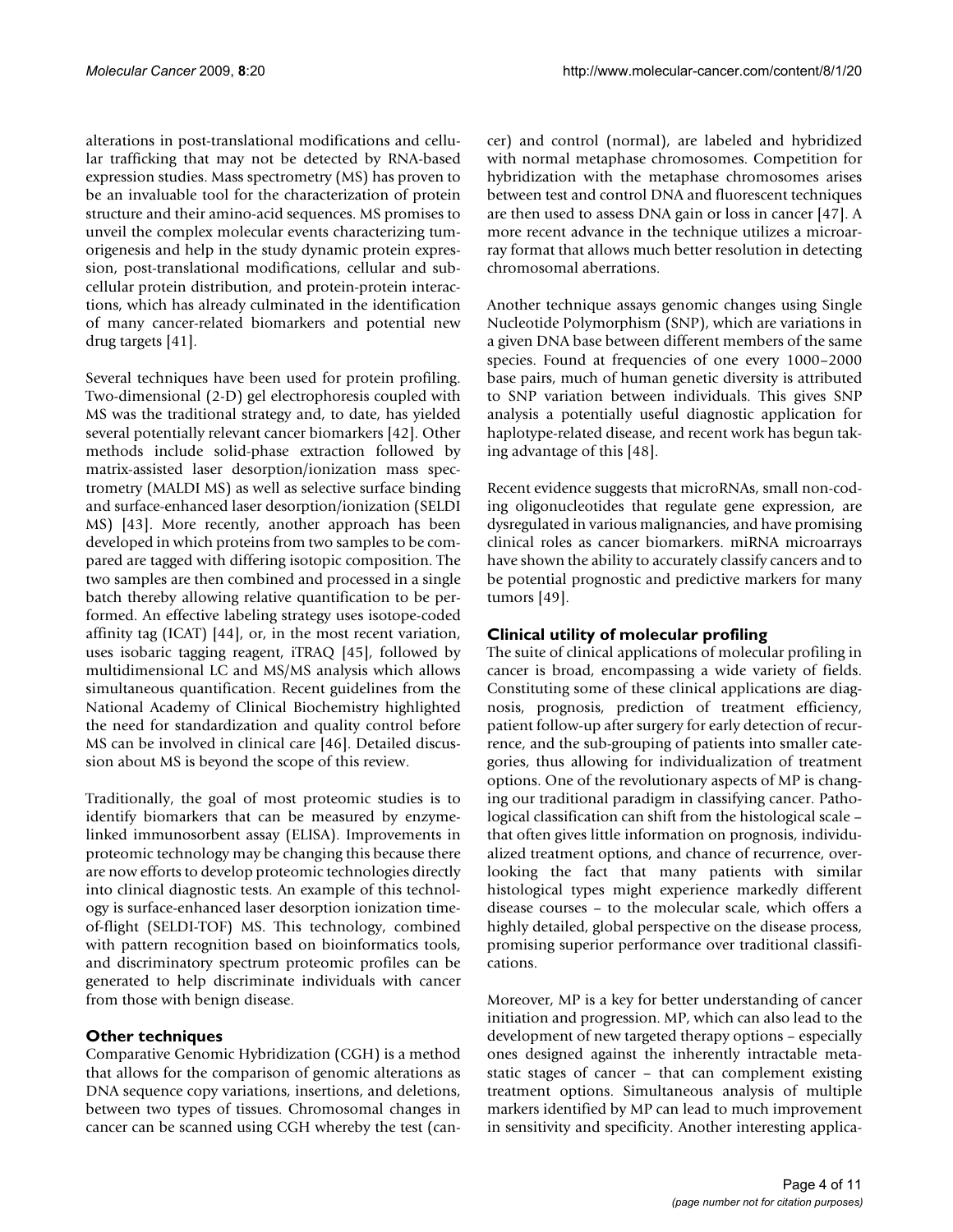tion is the ability of a MP signature to distinguish benign from malignant tumors, which is not always feasible via histological analysis alone. Tumors of unknown origin are another common challenge in histopathology practice, and the use of MP signatures to identify the tissue of origin in these poorly differentiated tumors, where morphology cannot help, will have a great impact on patient care.

# **Molecular profiling in RCC**

A more detailed look at how MP can affect our understanding and management of RCC will now be discussed. Molecular profiling of RCC has been performed at different levels, including RNA, protein, genomic and more recently miRNA. As is the case in other tumors, there are several potential clinical applications of MP in RCC.

The first application is investigating the presence of a "signature expression profile" in RCC that would allow a distinction to be made between it and normal tissue. A number of studies have analyzed differential gene expressions in RCC at the mRNA level [50-54]. Lenburg *et al.* [55] highlighted the poor overlap among many of these studies and underscored the need for accurate statistical methods to be applied to microarray analysis and also to filter out defective samples and genes that are not reliably detected. Liou et al [56] demonstrated a significant difference between data obtained from tissues vs. cell lines. When Laser microdisected tissues of RCC were used for microarray analysis, the top dysregulated genes identified were significantly different from bulk tissues [57], suggesting that a more "pure" malignant population can lead to more accurate results. Dalgin et al recently identified a number of hypermethylated genes in RCC using methylation assays coupled with computational screening [58].

There are a few reports on protein profiling of RCC [59- 63] that have identified a number of potential biomarkers [64,65]. Urinary proteomics, and more recently metabolomics, are emerging new fields for biomarker discovery in urinary tract diseases [66]. In kidney cancer, a recent pilot study analyzed urine samples from RCC and controls [67], where metabolic profiling and pathway analyses were significantly different. Another study investigated the clinical utility of SELDI profiling of urine samples in conjunction with neural-network analysis to detect renal cancer and to identify proteins of potential use as prognostic markers, but the results were not reproducible [68]. Identifying proteomic markers directly from the serum of RCC patients is more challenging. Attempts of serum profiling of RCC patients by SELDI-TOF [69,70] were not reproducible when validated in an independent population [71].

Very recently, miRNA research has emerged with great clinical potential in RCC. Potential usefulness of miRNA

profiling in RCC include its potential ability to determine the tissue of origin (through a kidney-specific signature) in tumors of unknown primary [72]. A recent study identified four miRNAs that were significantly up regulated in kidney cancer [73]. More recently, a total of 33 differentially expressed miRNAs were identified in clear cell RCC, including 21 up-regulated miRNAs (our data, submitted for publications). Bioinformatics and literature searches showed that many of these have been reported to be dysregulated in other malignancies and have a potential role in cancer pathogenesis. Interestingly, the differentially expressed miRNAs showed a significant correlation with reported regions of chromosomal aberration sites that included regions of amplification or loss. Preliminary analyses showed that some of these targets can be directly involved in RCC pathogenesis (our manuscript, submitted for publication).

A second interesting potential role for MP is distinguishing the different types of renal tumors. A good example of this is the differentiation between oncocytoma and chromophobe RCC – two different forms of kidney tumors notoriously confused for one another because of their microscopic similarity. Indeed, both cancers were found by microarray to constitute a high degree of similarity in mitochondrial gene expression. Further gene analyses, however, showed differences in gene expression profiles between the two conditions [74]. Another study used mRNA expression profiles to properly distinguish between clear cell carcinoma and chromophobe carcinomas [75]. A third report showed the reliability of MP in accurately classifying different subtypes of RCC [76].

Approximately 5% of clear cell renal cell carcinomas contain a sarcomatoid component. The nature of this component is not well understood. Studies, however, have begun shedding light on this topic through MP. Comparing allelic loss patterns in clear cell and sarcomatoid components of RCC, Jones et al [77] suggested that both components are derived from the same progenitor cell. Different patterns of allelic loss were observed in clear cell and sarcomatoid components from the same patient, indicating genetic divergence during the clonal evolution of RCC. Moreover, retrospective analysis has shown superior performance of MP in detecting mixed subtypes and cases with confusing histological patterns. Another report identified groups of genes that can distinguish the clear cell and chormophobe types of RCC [78]. Higgins et al. [79] used DNA microarrays to classify, on a molecular scale, papillary carcinomas from conventional RCC and cancers from different parts of the kidney.

Monzon et al [80] recently showed that SNP arrays can detect characteristic chromosomal aberrations in paraffinembedded renal tumors, and thus offer a high-resolution,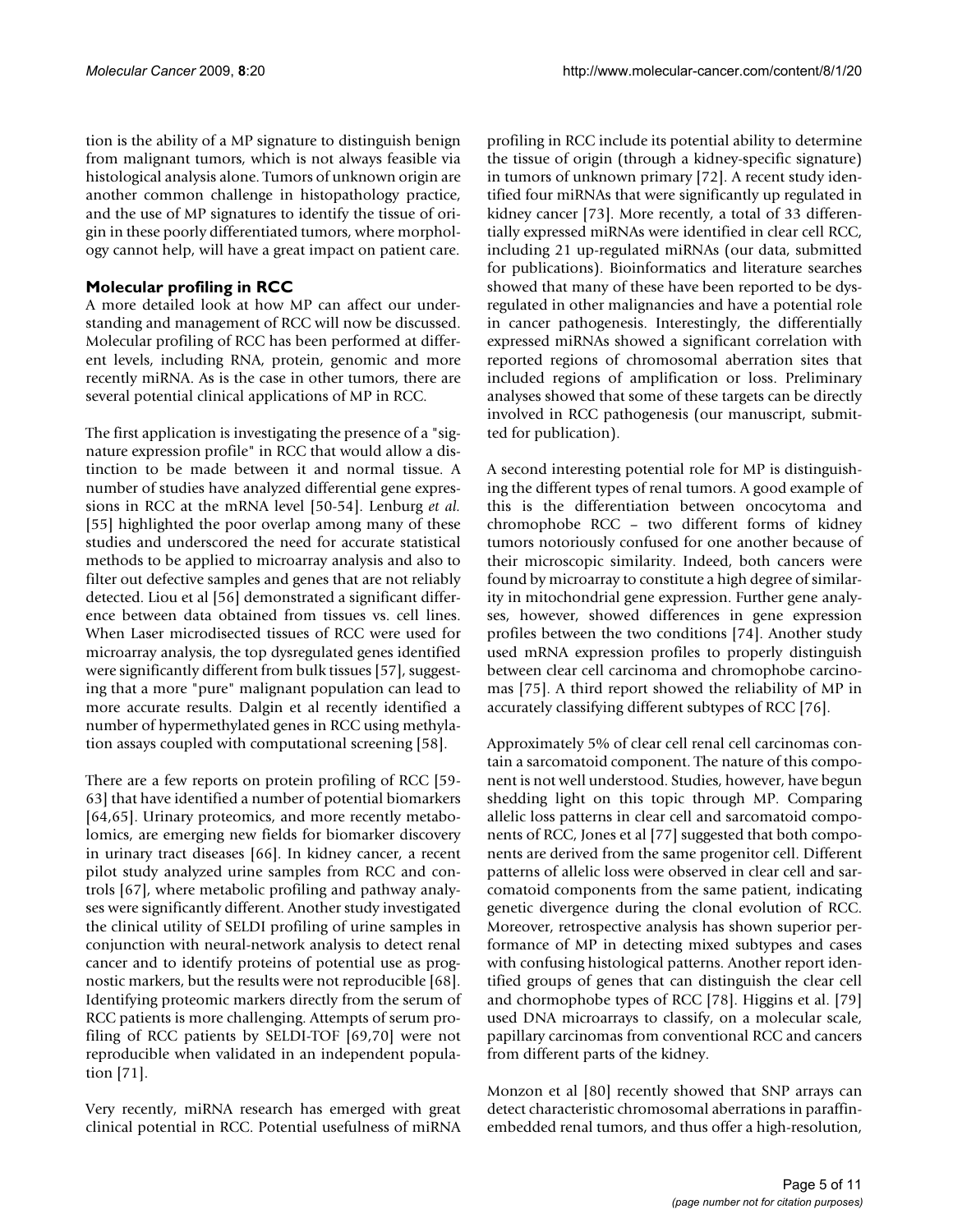genome-wide method that can be used as an ancillary study for classification and potentially for prognostic stratification of these tumors. Using microarray analysis, gene signatures were identified that distinguish RCC from other cancers with 100% accuracy. Differentially expressed genes during early tumor formation and tumor progression to metastatic RCC were also found. Moreover, a previously described "global" metastatic signature was validated in RCC. [81]. Another study identified a set of 80 genes that was sufficient to classify tumors with a very low error rate. Distinct gene expression signatures were associated with chromosomal abnormalities of tumor cells, metastasis formation, and patient survival. [82]. Such studies underscore the practical usefulness of MP in determining the nature and subtype of the patient's illness.

Molecular profiling has important prognostic applications in RCC. The use of microarrays identified numerous prognostic biomarkers. Such markers can help stratify patients into prognostic risk groups and guide future therapy decisions. A recent microarray analysis identified two major subgroups within RCC, based on gene expression profiling, that differ in biological behaviour despite similarity in histology [83]. Another microarray-based analysis has shown that approximately 40 genes can accurately make the distinction between patients with a relatively non-aggressive form of the disease compared to patients with aggressive disease [84]. These molecular signatures were shown to supersede conventional staging in predicting outcome. Moch et al [85] identified 89 differentially expressed genes in RCC. One of these, vimentin, is a marker of poor prognosis.

In addition to expression profiling, cytogenetic changes might also have prognostic value in RCC. A recent report showed that loss of chromosome 9p was found to be an independent indicator of poor prognosis in RCC [86]. Boer et al found that gene expression signature can distinguish early from advanced metastatic stage (Stage IV) tumors [87].

Using tissue microarray analysis, Kim et al [88] constructed a combined molecular and clinical prognostic model for survival that was significantly more accurate than standard clinical parameters. The recent identification and potential incorporation of molecular markers into current staging systems of renal cell carcinoma is expected to revolutionize the staging of the tumor [89]. Two prognostic nomogram models to predict survival after nephrectomy were created. One was based exclusively on molecular markers and the other on a combination of clinical variables and molecular markers [90]. Findings suggest that the integration of molecular profiling with clinical parameters could enhance diagnosis and prognosis of the disease.

A forth important application of MP in RCC is identifying predictive markers. It can be used to predict response to immunotherapy and targeted therapy [91]. Profiling analysis can be very helpful in identifying targets for immunotherapy and targeted molecular therapy [92]. The fifth and critical objective of MP is elucidating the pathogenesis of RCC. Accumulation of hundreds of dysregulated genes identified by different studies elicited the next step of "understanding" the interaction between these molecules. An early report, using Gene Ontology analysis, identified a number of up and down regulated biological processes, some overlapping with other malignancies and others are unique for RCC [93]. Similar findings were observed by Gieseg et al [94], who identified enrichment of certain biological processes like cellular adhesion, matrix integrity, and signal transduction mechanisms. Liou et al found that genes involved in cell adhesion where dominantly upregulated while those involved in transport were down regulated [95].

More recently, pathway analyses have emerged. Extensive pathway analysis allowed the discovery of significant pathways in clear cell RCC, including glycolysis, propanoate metabolism, pyruvate metabolism, the urea cycle, and arginine/proline metabolism, as well as in the non-metabolic p53 and FAS pathways [96]. Knowledge of networks, processes, and pathways altered in kidney cancer may be used to influence the choice of therapy. More recently, we identified a number of pathways that are significantly enriched in RCC. While some of these are "commonly" dysregulated pathways in many cancers, like cell cycle, apoptosis, cell adhesion and MAP kinase pathways, other interesting pathways, not previously linked to RCC were also ientified, including insulin signaling, PPAR signaling, hemostasis and blood coagulation, pyruvate metabolism and TCA cycle (our manuscript, submitted for publication) are also involved. Interestingly, although there was only a minimal overlap between published protein lists, there was significant overlap between the identified pathways between groups. Preliminary analysis also shows the presence of interaction networks among dysregulated proteins [96].

More recent efforts are focused on integrated analysis of different levels of molecular changes to allow better understanding of the pathogenesis of RCC. A recent report performed an integrated analysis of DNA and RNA profiles of RCC samples. Combining genomic and transcriptomic data, they identified 71 differentially expressed genes in aberrant chromosomal regions and observed, in amplified regions, a predominance of up-regulated genes and a trend to clustering [97].

Cytogenetic analysis has also been an invaluable tool to insight into the pathogenesis of RCC. Earlier studies showed that chromosomal aberration are involved in the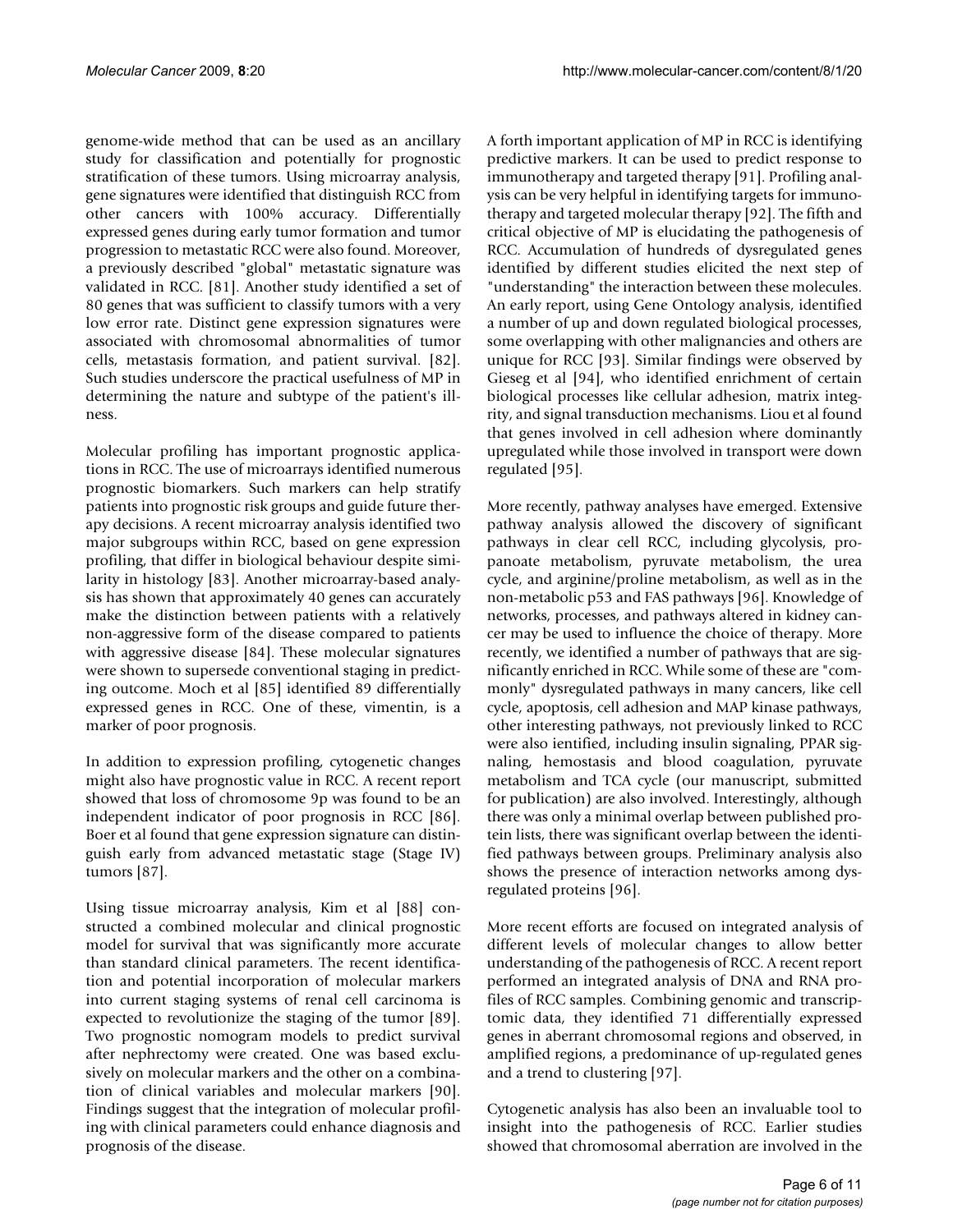development of RCC, and that they can guide our understanding of the molecular events needed for development and progression of RCC [98,99]. A study showed that array-based CGH is capable of distinguishing the vast majority of renal cell carcinomas from normal and benign lesions based on their genetic profiles of DNA copy number variations [100]. Yoshimoto et al., also using array CGH, found that chromosomal alterations in clear cell RCC are significantly different from those of chromophobe RCC, and that up and down-regulated genes significantly localize within areas of chromosomal gain or loss, respectively [101].

# **Challenges of molecular profiling**

The transition of molecular profiling from the research bench into a clinical setting necessitates addressing several challenges. One of these is how to integrate several modalities to achieve a multi-dimensional molecular profile of the patient's specimen. This requires a collaborative effort between many elements of the health care team, particularly clinicians, research scientists, computer experts, and statisticians. A team approach is necessary for the transition of various parameters into a clinically meaningful format that will help in obtaining a comprehensive picture of each individual tumor and aid in diagnosis, assist in prognosis, and in individualizing the line of treatment. Accumulation of data from various research laboratories and meta analysis studies will definitely help to reach a more solid understanding of how to transfer MP into a clinical setting. Full transparency in reporting results (especially the negative ones) should be emphasized to avoid selection bias for positive results reporting.

Challenges facing the use of MP in clinical decision making have been addressed in details in a number of recent excellent reviews [102]. A major limitation of most published reports is the heterogeneity of the analyzed material, from tissues to cell lines to biological fluids, and combining different histological types, stages and grades. An important issue is the need for standardization of MP testing. Standardization encompasses several aspects including the specimen type (fresh frozen versus formalin fixed paraffin embedded tissues), the appropriate method of specimen storage, the platform to be used, the experimental conditions, and the clinical interpretation of the test results. Another important issue is the choice of the targets (which and how many genes or proteins to be included).

Tissue preservation and handling is a prime issue to be considered. Formalin-fixed tissue used for histopathologic diagnosis cannot be used for MP. Sacrificing a portion of the diagnostic tissue for molecular analysis might compromise the quality of the pathological diagnosis. Ongoing solutions for this problem include the use of non-formalin alcohol based fixatives which preserve RNA quality.

Heterogeneity of the tumor tissue is another important factor to be considered in this regard. Tumor tissue represents a mixture of tumor, adjacent normal, and stromal elements. There are different approaches that have been taken to deal with this problem, including a cultured cell line, global survey, and micro-dissection profiling [103].

A new molecular profiling analysis test must be able to provide additional information for diagnostic, prognostic, or predictive purposes that are beyond classical factors. Unfortunately, due to lack of prospective studies, the performance of many molecular profiling experiments are not additionally significant than classical markers. Moreover, at the discovery phase, many of the experiments lack statistical significance since they are not initially designed with enough power to address the hypothesis. Added to this is the lack of well-defined clinically annotated cases and specimens. Results must therefore be validated, preferably by an independent data set. Cross-validation within the same set is a weakness that hinders generalization of the results.

A recent report by the National Academy of Clinical Biochemistry Laboratory Medicine Practice Guidelines [104] expounded upon two main technologies commonly implemented in MP, microarray and mass spectrometry, and developed recommendations on what must be done before for their application in the clinical realm.

Cost is another challenge. This includes running costs and the need to buy new expensive equipments for molecular testing. However, the cost of the commonly used techniques, such as microarrays, continues to decrease as it becomes more widespread. In addition, focusing on fewer targets will be an important factor in reducing costs. Ethical and legal issues are expected to represent an additional challenge especially in cases of hereditary or familial tumors.

# **Molecular profiling: A glimpse at the future**

Before the era of molecular profiling, cancer diagnosis, prognosis, and subsequent treatment decisions were based on histopathologic parameters, usually the tissue of origin and the stage and grade of the tumor. Years of experience have shown morphological classification to be deficient in many aspects and that patients with the same histopathologic picture can have unexplained variable outcomes. Individual molecular markers have been slowly added to ameliorate the accuracy of predicting prognosis and prediction of treatment efficiency. Examples of this are the immunohistochemical assessment of the estrogen and progesterone receptors in breast cancer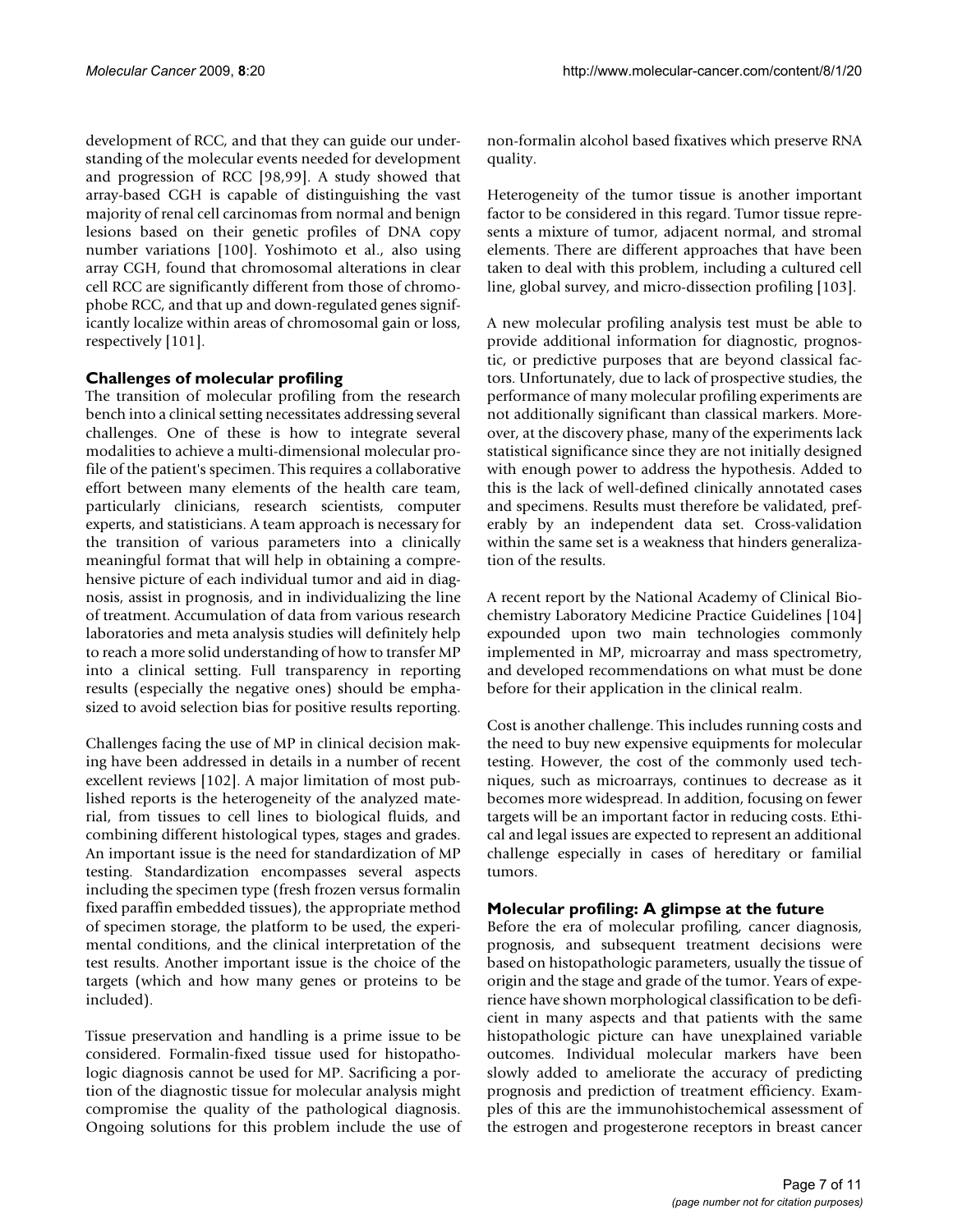and pre-operative prostate specific antigen (PSA) measurement.

Entering into the era of molecular profiling, many scientists were excited and felt that MP would be able to revolutionize our clinical practice and replace most traditional tools [105]. After a period of initial enthusiasm, scientists and clinicians began to realize the major obstacles that face the clinical utilization of MP. Molecular profiling is not likely to replace anatomical pathology, and a more stance is that it will slowly be added in conjunction with the classical diagnostic and prognostic parameters.

Development of clinically meaningful application of molecular profiling can be roughly divided into three stages [106]. The first stage, nearly accomplished, is the identification of all the "players" that share in the pathogenesis of cancer. With completion of the human genome project and the major advances in gene prediction programs, many new genes, splice variants, and non-coding molecules, have been identified. This sets the stage for the next phase of comparing molecular profiling in normal vs. cancer and at different stages of cancer. Data is now piling about differential gene and protein expression in renal cell carcinoma. Cytogenetic and microRNA changes are also accumulating.

An emerging important, and more difficult, third stage is the incorporation of these multiple parameters into one picture. The ongoing efforts of protein-protein interactions analysis and pathway analysis represent two important steps on the right track towards an understanding of the meaning of these pathological changes, and consequently applying them for diagnostic and treatment efforts. At this phase, bioinformatics will play a chief role. The integral task of bioinformatics encompasses a wide variety of areas including the availability of cancer databases and providing sophisticated analytical tools that are capable of analyzing an enormous amount of data.

MP can also provide a "multi-parametric" approach in cancer biomarkers, where a combination of multiple markers will lead to enhanced sensitivity and specificity, as compared to individual markers. More recently, we have witnessed the emergence of commercial molecular profiling-based analytical tests that are used to answer specific questions related to certain subgroups of patients. One commercially available kit is used to assess the chance of recurrence in certain subgroups of breast cancer patients. Another kit is utilizes gene expression profiling to identify the tissue of origin in cancers of unknown primary. Finally, the molecular profiling approaches should be customized for different cancers. The questions to be addressed and the clinical utility depend on prevalence,

natural history, and the available treatment tools for each individual cancer.

Figure 1 shows one possible future scenario where molecular analysis is performed hand in hand with usual histopathologic evaluation, allowing for a more individualized picture that constitutes more details about every individual cancer, including the aggressiveness and treatment options. This tumor "fingerprint" will help avoiding extra costs and side effects associated with the unnecessary use of certain lines of treatment in patient who will not benefit from them.

# **Non-standard abbreviations**

RCC: Renal Cell Carcinoma; MP: Molecular Profiling; MS: Mass Spectrometry.

# **Competing interests**

The authors declare that they have no competing interests.

# **Authors' contributions**

AA drafted and wrote the paper, designed the tables and the figures. GB contributed to the clinical utility and molecular profiling in RCC section. GY corrected and finalized the manuscript. Both authors read and approved the final manuscript.



### Figure 1

**A possible scenario of how molecular profiling can be integrated with clinical decision making for kidney cancer patients**.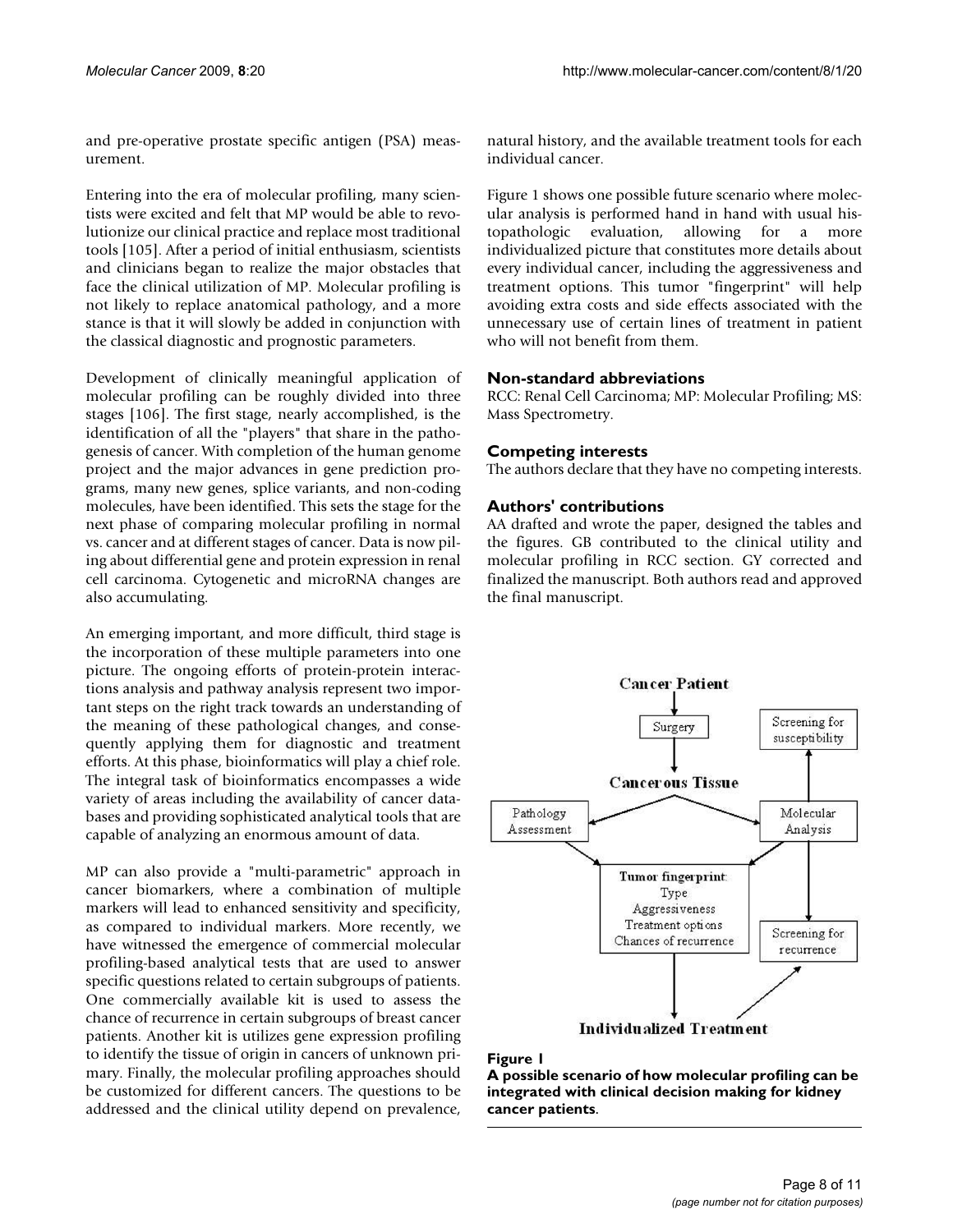#### **Acknowledgements**

This research work is supported by a grant from the Canadian Institute of Health Research (CIHR grant # 86490) to George M Yousef.

#### **References**

- 1. Cohen HT, McGovern FJ: **[Renal-cell carcinoma.](http://www.ncbi.nlm.nih.gov/entrez/query.fcgi?cmd=Retrieve&db=PubMed&dopt=Abstract&list_uids=16339096)** *N Engl J Med* 2005, **353:**2477-2490.
- 2. Motzer RJ, Bander NH, Nanus DM: **[Renal-cell carcinoma.](http://www.ncbi.nlm.nih.gov/entrez/query.fcgi?cmd=Retrieve&db=PubMed&dopt=Abstract&list_uids=8778606)** *N Engl J Med* 1996, **335:**865-875.
- 3. Tsui KH, Shvarts O, Smith RB, Figlin RA, deKernion JB, Belldegrun A: **[Prognostic indicators for renal cell carcinoma: a multivariate](http://www.ncbi.nlm.nih.gov/entrez/query.fcgi?cmd=Retrieve&db=PubMed&dopt=Abstract&list_uids=10737472) analysis of 643 patients using the revised 1997 TNM staging [criteria.](http://www.ncbi.nlm.nih.gov/entrez/query.fcgi?cmd=Retrieve&db=PubMed&dopt=Abstract&list_uids=10737472)** *J Urol* 2000, **163:**1090-1095.
- 4. Lam JS, Shvarts O, Leppert JT, Pantuck AJ, Figlin RA, Belldegrun AS: **[Postoperative surveillance protocol for patients with local](http://www.ncbi.nlm.nih.gov/entrez/query.fcgi?cmd=Retrieve&db=PubMed&dopt=Abstract&list_uids=16006866)ized and locally advanced renal cell carcinoma based on a validated prognostic nomogram and risk group stratification [system.](http://www.ncbi.nlm.nih.gov/entrez/query.fcgi?cmd=Retrieve&db=PubMed&dopt=Abstract&list_uids=16006866)** *J Urol* 2005, **174:**466-472.
- 5. Antonelli A, Cozzoli A, Zani D, Zanotelli T, Nicolai M, Cunico SC, *et al.*: **[The follow-up management of non-metastatic renal cell](http://www.ncbi.nlm.nih.gov/entrez/query.fcgi?cmd=Retrieve&db=PubMed&dopt=Abstract&list_uids=17326263) [carcinoma: definition of a surveillance protocol.](http://www.ncbi.nlm.nih.gov/entrez/query.fcgi?cmd=Retrieve&db=PubMed&dopt=Abstract&list_uids=17326263)** *BJU Int* 2007, **99:**296-300.
- 6. Hofmann HS, Neef H, Krohe K, Andreev P, Silber RE: **[Prognostic](http://www.ncbi.nlm.nih.gov/entrez/query.fcgi?cmd=Retrieve&db=PubMed&dopt=Abstract&list_uids=15967255) [factors and survival after pulmonary resection of metastatic](http://www.ncbi.nlm.nih.gov/entrez/query.fcgi?cmd=Retrieve&db=PubMed&dopt=Abstract&list_uids=15967255) [renal cell carcinoma.](http://www.ncbi.nlm.nih.gov/entrez/query.fcgi?cmd=Retrieve&db=PubMed&dopt=Abstract&list_uids=15967255)** *Eur Urol* 2005, **48:**77-81.
- 7. Frank I, Blute ML, Leibovich BC, Cheville JC, Lohse CM, Zincke H: **[Independent validation of the 2002 American Joint Commit](http://www.ncbi.nlm.nih.gov/entrez/query.fcgi?cmd=Retrieve&db=PubMed&dopt=Abstract&list_uids=15879769)tee on cancer primary tumor classification for renal cell car[cinoma using a large, single institution cohort.](http://www.ncbi.nlm.nih.gov/entrez/query.fcgi?cmd=Retrieve&db=PubMed&dopt=Abstract&list_uids=15879769)** *J Urol* 2005, **173:**1889-1892.
- 8. Zisman A, Pantuck AJ, Figlin RA, Belldegrun AS: **[Validation of the](http://www.ncbi.nlm.nih.gov/entrez/query.fcgi?cmd=Retrieve&db=PubMed&dopt=Abstract&list_uids=11533107) [ucla integrated staging system for patients with renal cell](http://www.ncbi.nlm.nih.gov/entrez/query.fcgi?cmd=Retrieve&db=PubMed&dopt=Abstract&list_uids=11533107) [carcinoma.](http://www.ncbi.nlm.nih.gov/entrez/query.fcgi?cmd=Retrieve&db=PubMed&dopt=Abstract&list_uids=11533107)** *J Clin Oncol* 2001, **19:**3792-3793.
- 9. Zisman A, Pantuck AJ, Dorey F, Said JW, Shvarts O, Quintana D, *et al.*: **[Improved prognostication of renal cell carcinoma using](http://www.ncbi.nlm.nih.gov/entrez/query.fcgi?cmd=Retrieve&db=PubMed&dopt=Abstract&list_uids=11250993) [an integrated staging system.](http://www.ncbi.nlm.nih.gov/entrez/query.fcgi?cmd=Retrieve&db=PubMed&dopt=Abstract&list_uids=11250993)** *J Clin Oncol* 2001, **19:**1649-1657.
- 10. Motzer RJ, Mazumdar M, Bacik J, Berg W, Amsterdam A, Ferrara J: **[Survival and prognostic stratification of 670 patients with](http://www.ncbi.nlm.nih.gov/entrez/query.fcgi?cmd=Retrieve&db=PubMed&dopt=Abstract&list_uids=10561319) [advanced renal cell carcinoma.](http://www.ncbi.nlm.nih.gov/entrez/query.fcgi?cmd=Retrieve&db=PubMed&dopt=Abstract&list_uids=10561319)** *J Clin Oncol* 1999, **17:**2530-2540.
- <span id="page-8-0"></span>11. **[Interferon-alpha and survival in metastatic renal carcinoma:](http://www.ncbi.nlm.nih.gov/entrez/query.fcgi?cmd=Retrieve&db=PubMed&dopt=Abstract&list_uids=10023944) [early results of a randomised controlled trial. Medical](http://www.ncbi.nlm.nih.gov/entrez/query.fcgi?cmd=Retrieve&db=PubMed&dopt=Abstract&list_uids=10023944) [Research Council Renal Cancer Collaborators.](http://www.ncbi.nlm.nih.gov/entrez/query.fcgi?cmd=Retrieve&db=PubMed&dopt=Abstract&list_uids=10023944)** *Lancet* 1999, **353:**14-17.
- 12. Pyrhonen S, Salminen E, Ruutu M, Lehtonen T, Nurmi M, Tammela T, *et al.*: **[Prospective randomized trial of interferon alfa-2a plus](http://www.ncbi.nlm.nih.gov/entrez/query.fcgi?cmd=Retrieve&db=PubMed&dopt=Abstract&list_uids=10561363) [vinblastine versus vinblastine alone in patients with](http://www.ncbi.nlm.nih.gov/entrez/query.fcgi?cmd=Retrieve&db=PubMed&dopt=Abstract&list_uids=10561363) [advanced renal cell cancer.](http://www.ncbi.nlm.nih.gov/entrez/query.fcgi?cmd=Retrieve&db=PubMed&dopt=Abstract&list_uids=10561363)** *J Clin Oncol* 1999, **17:**2859-2867.
- 13. McDermott DF, Regan MM, Clark JI, Flaherty LE, Weiss GR, Logan TF, *et al.*: **[Randomized phase III trial of high-dose interleukin-](http://www.ncbi.nlm.nih.gov/entrez/query.fcgi?cmd=Retrieve&db=PubMed&dopt=Abstract&list_uids=15625368)[2 versus subcutaneous interleukin-2 and interferon in](http://www.ncbi.nlm.nih.gov/entrez/query.fcgi?cmd=Retrieve&db=PubMed&dopt=Abstract&list_uids=15625368) [patients with metastatic renal cell carcinoma.](http://www.ncbi.nlm.nih.gov/entrez/query.fcgi?cmd=Retrieve&db=PubMed&dopt=Abstract&list_uids=15625368)** *J Clin Oncol* 2005, **23:**133-141.
- 14. Yang JC, Sherry RM, Steinberg SM, Topalian SL, Schwartzentruber DJ, Hwu P, *et al.*: **[Randomized study of high-dose and low-dose](http://www.ncbi.nlm.nih.gov/entrez/query.fcgi?cmd=Retrieve&db=PubMed&dopt=Abstract&list_uids=12915604) [interleukin-2 in patients with metastatic renal cancer.](http://www.ncbi.nlm.nih.gov/entrez/query.fcgi?cmd=Retrieve&db=PubMed&dopt=Abstract&list_uids=12915604)** *J Clin Oncol* 2003, **21:**3127-3132.
- 15. Escudier B, Eisen T, Stadler WM, Szczylik C, Oudard S, Siebels M, *et al.*: **[Sorafenib in advanced clear-cell renal-cell carcinoma.](http://www.ncbi.nlm.nih.gov/entrez/query.fcgi?cmd=Retrieve&db=PubMed&dopt=Abstract&list_uids=17215530)** *N Engl J Med* 2007, **356:**125-134.
- 16. Motzer RJ, Hutson TE, Tomczak P, Michaelson MD, Bukowski RM, Rixe O, *et al.*: **[Sunitinib versus interferon alfa in metastatic](http://www.ncbi.nlm.nih.gov/entrez/query.fcgi?cmd=Retrieve&db=PubMed&dopt=Abstract&list_uids=17215529) [renal-cell carcinoma.](http://www.ncbi.nlm.nih.gov/entrez/query.fcgi?cmd=Retrieve&db=PubMed&dopt=Abstract&list_uids=17215529)** *N Engl J Med* 2007, **356:**115-124.
- 17. Figlin RA, Hutson TE, Tomczak P, Michaelson MD, Bukowski RM, Negrier S: **Overall survival with sunitinib versus interferon (IFN)-alpha as first-line treatment of metastatic renal cell carcinoma (mRCC).** *Proc Am Soc Clin Oncol A 5024* 2008.
- 18. Hudes G, Carducci M, Tomczak P, Dutcher J, Figlin R, Kapoor A, *et al.*: **[Temsirolimus, interferon alfa, or both for advanced renal](http://www.ncbi.nlm.nih.gov/entrez/query.fcgi?cmd=Retrieve&db=PubMed&dopt=Abstract&list_uids=17538086)[cell carcinoma.](http://www.ncbi.nlm.nih.gov/entrez/query.fcgi?cmd=Retrieve&db=PubMed&dopt=Abstract&list_uids=17538086)** *N Engl J Med* 2007, **356:**2271-2281.
- 19. Escudier B, Pluzanska A, Koralewski P, Ravaud A, Bracarda S, Szczylik C, *et al.*: **[Bevacizumab plus interferon alfa-2a for treatment of](http://www.ncbi.nlm.nih.gov/entrez/query.fcgi?cmd=Retrieve&db=PubMed&dopt=Abstract&list_uids=18156031) [metastatic renal cell carcinoma: a randomised, double-blind](http://www.ncbi.nlm.nih.gov/entrez/query.fcgi?cmd=Retrieve&db=PubMed&dopt=Abstract&list_uids=18156031) [phase III trial.](http://www.ncbi.nlm.nih.gov/entrez/query.fcgi?cmd=Retrieve&db=PubMed&dopt=Abstract&list_uids=18156031)** *Lancet* 2007, **370:**2103-2111.
- 20. Rini BI, Halabi S, Rosenberg JE, Stadler WM, Vaena D, Ou S: **CALGA 90206: A phase III trial of bevacizumab plus interferon-alpha**

**versus interferon-alpha monotherapy in metastatic renal cell carcinoma.** *ASCO GU conference, A 350* 2008.

- 21. Motzer RJ, Escudier B, Oudard S, Hutson TE, Porta C, Bracarda S, *et al.*: **[Efficacy of everolimus in advanced renal cell carcinoma: a](http://www.ncbi.nlm.nih.gov/entrez/query.fcgi?cmd=Retrieve&db=PubMed&dopt=Abstract&list_uids=18653228) [double-blind, randomised, placebo-controlled phase III trial.](http://www.ncbi.nlm.nih.gov/entrez/query.fcgi?cmd=Retrieve&db=PubMed&dopt=Abstract&list_uids=18653228)** *Lancet* 2008, **372:**449-456.
- 22. Sturgeon CM, Hoffman BR, Chan DW, Ch'ng SL, Hammond E, Hayes DF, *et al.*: **[National Academy of Clinical Biochemistry Labora](http://www.ncbi.nlm.nih.gov/entrez/query.fcgi?cmd=Retrieve&db=PubMed&dopt=Abstract&list_uids=18606634)[tory Medicine Practice Guidelines for use of tumor markers](http://www.ncbi.nlm.nih.gov/entrez/query.fcgi?cmd=Retrieve&db=PubMed&dopt=Abstract&list_uids=18606634) [in clinical practice: quality requirements.](http://www.ncbi.nlm.nih.gov/entrez/query.fcgi?cmd=Retrieve&db=PubMed&dopt=Abstract&list_uids=18606634)** *Clin Chem* 2008, **54:**e1-e10.
- 23. Eichelberg C, Junker K, Ljungberg B, Moch H: **[Diagnostic and Prog](http://www.ncbi.nlm.nih.gov/entrez/query.fcgi?cmd=Retrieve&db=PubMed&dopt=Abstract&list_uids=19155123)[nostic Molecular Markers for Renal Cell Carcinoma: A Crit](http://www.ncbi.nlm.nih.gov/entrez/query.fcgi?cmd=Retrieve&db=PubMed&dopt=Abstract&list_uids=19155123)ical Appraisal of the Current State of Research and Clinical [Applicability.](http://www.ncbi.nlm.nih.gov/entrez/query.fcgi?cmd=Retrieve&db=PubMed&dopt=Abstract&list_uids=19155123)** *Eur Urol* 2009 in press.
- 24. Lam JS, Pantuck AJ, Belldegrun AS, Figlin RA: **[Protein expression](http://www.ncbi.nlm.nih.gov/entrez/query.fcgi?cmd=Retrieve&db=PubMed&dopt=Abstract&list_uids=17255297) [profiles in renal cell carcinoma: staging, prognosis, and](http://www.ncbi.nlm.nih.gov/entrez/query.fcgi?cmd=Retrieve&db=PubMed&dopt=Abstract&list_uids=17255297) [patient selection for clinical trials.](http://www.ncbi.nlm.nih.gov/entrez/query.fcgi?cmd=Retrieve&db=PubMed&dopt=Abstract&list_uids=17255297)** *Clin Cancer Res* 2007, **13:**703s-708s.
- 25. Kosari F, Parker AS, Kube DM, Lohse CM, Leibovich BC, Blute ML, *et al.*: **[Clear cell renal cell carcinoma: gene expression analyses](http://www.ncbi.nlm.nih.gov/entrez/query.fcgi?cmd=Retrieve&db=PubMed&dopt=Abstract&list_uids=16033827) [identify a potential signature for tumor aggressiveness.](http://www.ncbi.nlm.nih.gov/entrez/query.fcgi?cmd=Retrieve&db=PubMed&dopt=Abstract&list_uids=16033827)** *Clin Cancer Res* 2005, **11:**5128-5139.
- 26. Shvarts O, Seligson D, Lam J, Shi T, Horvath S, Figlin R, *et al.*: **[p53 is](http://www.ncbi.nlm.nih.gov/entrez/query.fcgi?cmd=Retrieve&db=PubMed&dopt=Abstract&list_uids=15711252) [an independent predictor of tumor recurrence and progres](http://www.ncbi.nlm.nih.gov/entrez/query.fcgi?cmd=Retrieve&db=PubMed&dopt=Abstract&list_uids=15711252)sion after nephrectomy in patients with localized renal cell [carcinoma.](http://www.ncbi.nlm.nih.gov/entrez/query.fcgi?cmd=Retrieve&db=PubMed&dopt=Abstract&list_uids=15711252)** *J Urol* 2005, **173:**725-728.
- 27. Thompson RH, Kwon ED: **[Significance of B7-H1 overexpression](http://www.ncbi.nlm.nih.gov/entrez/query.fcgi?cmd=Retrieve&db=PubMed&dopt=Abstract&list_uids=17239274) [in kidney cancer.](http://www.ncbi.nlm.nih.gov/entrez/query.fcgi?cmd=Retrieve&db=PubMed&dopt=Abstract&list_uids=17239274)** *Clin Genitourin Cancer* 2006, **5:**206-211.
- 28. Yao M, Yoshida M, Kishida T, Nakaigawa N, Baba M, Kobayashi K, *et al.*: **[VHL tumor suppressor gene alterations associated with](http://www.ncbi.nlm.nih.gov/entrez/query.fcgi?cmd=Retrieve&db=PubMed&dopt=Abstract&list_uids=12381710) [good prognosis in sporadic clear-cell renal carcinoma.](http://www.ncbi.nlm.nih.gov/entrez/query.fcgi?cmd=Retrieve&db=PubMed&dopt=Abstract&list_uids=12381710)** *J Natl Cancer Inst* 2002, **94:**1569-1575.
- 29. Hoffmann NE, Sheinin Y, Lohse CM, Parker AS, Leibovich BC, Jiang Z, *et al.*: **[External validation of IMP3 expression as an independ](http://www.ncbi.nlm.nih.gov/entrez/query.fcgi?cmd=Retrieve&db=PubMed&dopt=Abstract&list_uids=18260086)[ent prognostic marker for metastatic progression and death](http://www.ncbi.nlm.nih.gov/entrez/query.fcgi?cmd=Retrieve&db=PubMed&dopt=Abstract&list_uids=18260086) [for patients with clear cell renal cell carcinoma.](http://www.ncbi.nlm.nih.gov/entrez/query.fcgi?cmd=Retrieve&db=PubMed&dopt=Abstract&list_uids=18260086)** *Cancer* 2008, **112:**1471-1479.
- 30. Jiang Z, Chu PG, Woda BA, Rock KL, Liu Q, Hsieh CC, *et al.*: **[Anal](http://www.ncbi.nlm.nih.gov/entrez/query.fcgi?cmd=Retrieve&db=PubMed&dopt=Abstract&list_uids=16814207)[ysis of RNA-binding protein IMP3 to predict metastasis and](http://www.ncbi.nlm.nih.gov/entrez/query.fcgi?cmd=Retrieve&db=PubMed&dopt=Abstract&list_uids=16814207) [prognosis of renal-cell carcinoma: a retrospective study.](http://www.ncbi.nlm.nih.gov/entrez/query.fcgi?cmd=Retrieve&db=PubMed&dopt=Abstract&list_uids=16814207)** *Lancet Oncol* 2006, **7:**556-564.
- 31. Upton MP, Parker RA, Youmans A, McDermott DF, Atkins MB: **[His](http://www.ncbi.nlm.nih.gov/entrez/query.fcgi?cmd=Retrieve&db=PubMed&dopt=Abstract&list_uids=16113605)[tologic predictors of renal cell carcinoma response to inter](http://www.ncbi.nlm.nih.gov/entrez/query.fcgi?cmd=Retrieve&db=PubMed&dopt=Abstract&list_uids=16113605)[leukin-2-based therapy.](http://www.ncbi.nlm.nih.gov/entrez/query.fcgi?cmd=Retrieve&db=PubMed&dopt=Abstract&list_uids=16113605)** *J Immunother* 2005, **28:**488-495.
- 32. Atkins M, Regan M, McDermott D, Mier J, Stanbridge E, Youmans A, *et al.*: **[Carbonic anhydrase IX expression predicts outcome of](http://www.ncbi.nlm.nih.gov/entrez/query.fcgi?cmd=Retrieve&db=PubMed&dopt=Abstract&list_uids=15897568) [interleukin 2 therapy for renal cancer.](http://www.ncbi.nlm.nih.gov/entrez/query.fcgi?cmd=Retrieve&db=PubMed&dopt=Abstract&list_uids=15897568)** *Clin Cancer Res* 2005, **11:**3714-3721.
- Bui MH, Seligson D, Han KR, Pantuck AJ, Dorey FJ, Huang Y, et al.: **[Carbonic anhydrase IX is an independent predictor of sur](http://www.ncbi.nlm.nih.gov/entrez/query.fcgi?cmd=Retrieve&db=PubMed&dopt=Abstract&list_uids=12576453)vival in advanced renal clear cell carcinoma: implications for [prognosis and therapy.](http://www.ncbi.nlm.nih.gov/entrez/query.fcgi?cmd=Retrieve&db=PubMed&dopt=Abstract&list_uids=12576453)** *Clin Cancer Res* 2003, **9:**802-811.
- loannidis JP: [Is molecular profiling ready for use in clinical deci](http://www.ncbi.nlm.nih.gov/entrez/query.fcgi?cmd=Retrieve&db=PubMed&dopt=Abstract&list_uids=17405894)**[sion making?](http://www.ncbi.nlm.nih.gov/entrez/query.fcgi?cmd=Retrieve&db=PubMed&dopt=Abstract&list_uids=17405894)** *Oncologist* 2007, **12:**301-311.
- 35. Schena M, Shalon D, Davis RW, Brown PO: **[Quantitative monitor](http://www.ncbi.nlm.nih.gov/entrez/query.fcgi?cmd=Retrieve&db=PubMed&dopt=Abstract&list_uids=7569999)[ing of gene expression patterns with a complementary DNA](http://www.ncbi.nlm.nih.gov/entrez/query.fcgi?cmd=Retrieve&db=PubMed&dopt=Abstract&list_uids=7569999) [microarray.](http://www.ncbi.nlm.nih.gov/entrez/query.fcgi?cmd=Retrieve&db=PubMed&dopt=Abstract&list_uids=7569999)** *Science* 1995, **270:**467-470.
- 36. Sturgeon CM, Hoffman BR, Chan DW, Ch'ng SL, Hammond E, Hayes DF, *et al.*: **[National Academy of Clinical Biochemistry Labora](http://www.ncbi.nlm.nih.gov/entrez/query.fcgi?cmd=Retrieve&db=PubMed&dopt=Abstract&list_uids=18606634)[tory Medicine Practice Guidelines for use of tumor markers](http://www.ncbi.nlm.nih.gov/entrez/query.fcgi?cmd=Retrieve&db=PubMed&dopt=Abstract&list_uids=18606634) [in clinical practice: quality requirements.](http://www.ncbi.nlm.nih.gov/entrez/query.fcgi?cmd=Retrieve&db=PubMed&dopt=Abstract&list_uids=18606634)** *Clin Chem* 2008, **54:**e1-e10.
- 37. Virtanen C, Woodgett J: **[Clinical uses of microarrays in cancer](http://www.ncbi.nlm.nih.gov/entrez/query.fcgi?cmd=Retrieve&db=PubMed&dopt=Abstract&list_uids=18453086) [research.](http://www.ncbi.nlm.nih.gov/entrez/query.fcgi?cmd=Retrieve&db=PubMed&dopt=Abstract&list_uids=18453086)** *Methods Mol Med* 2008, **141:**87-113.
- 38. Sherlock G, Ball CA: **[Storage and retrieval of microarray data](http://www.ncbi.nlm.nih.gov/entrez/query.fcgi?cmd=Retrieve&db=PubMed&dopt=Abstract&list_uids=15988049) [and open source microarray database software.](http://www.ncbi.nlm.nih.gov/entrez/query.fcgi?cmd=Retrieve&db=PubMed&dopt=Abstract&list_uids=15988049)** *Mol Biotechnol* 2005, **30:**239-251.
- 39. Sturgeon CM, Hoffman BR, Chan DW, Ch'ng SL, Hammond E, Hayes DF, *et al.*: **[National Academy of Clinical Biochemistry Labora](http://www.ncbi.nlm.nih.gov/entrez/query.fcgi?cmd=Retrieve&db=PubMed&dopt=Abstract&list_uids=18606634)[tory Medicine Practice Guidelines for use of tumor markers](http://www.ncbi.nlm.nih.gov/entrez/query.fcgi?cmd=Retrieve&db=PubMed&dopt=Abstract&list_uids=18606634) [in clinical practice: quality requirements.](http://www.ncbi.nlm.nih.gov/entrez/query.fcgi?cmd=Retrieve&db=PubMed&dopt=Abstract&list_uids=18606634)** *Clin Chem* 2008, **54:**e1-e10.
- Sherlock G, Ball CA: [Storage and retrieval of microarray data](http://www.ncbi.nlm.nih.gov/entrez/query.fcgi?cmd=Retrieve&db=PubMed&dopt=Abstract&list_uids=15988049) **[and open source microarray database software.](http://www.ncbi.nlm.nih.gov/entrez/query.fcgi?cmd=Retrieve&db=PubMed&dopt=Abstract&list_uids=15988049)** *Mol Biotechnol* 2005, **30:**239-251.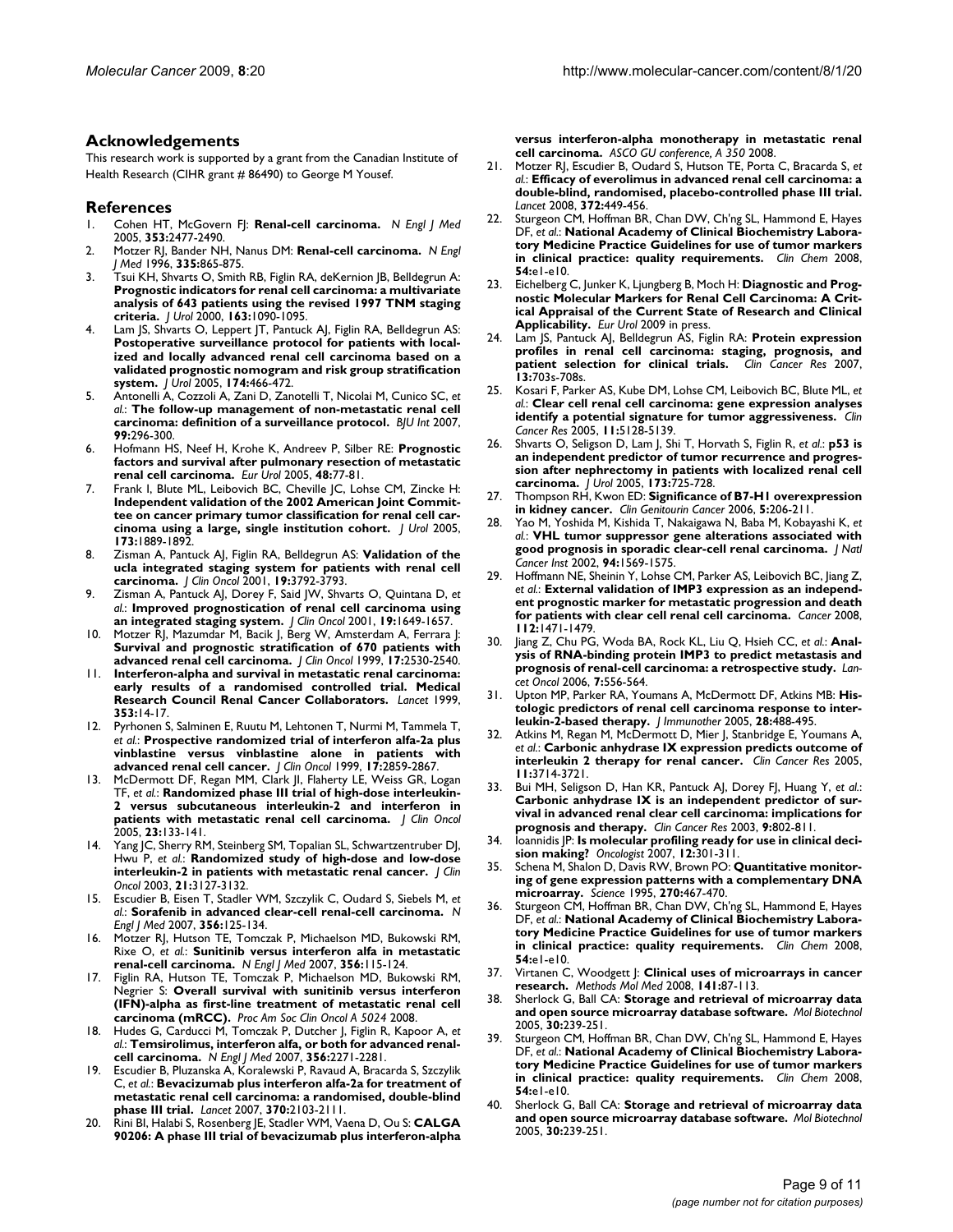- 41. Reymond MA, Schlegel W: **[Proteomics in cancer.](http://www.ncbi.nlm.nih.gov/entrez/query.fcgi?cmd=Retrieve&db=PubMed&dopt=Abstract&list_uids=17682341)** *Adv Clin Chem* 2007, **44:**103-142.
- 42. Ornstein DK, Tyson DR: **[Proteomics for the identification of](http://www.ncbi.nlm.nih.gov/entrez/query.fcgi?cmd=Retrieve&db=PubMed&dopt=Abstract&list_uids=16678055) [new prostate cancer biomarkers.](http://www.ncbi.nlm.nih.gov/entrez/query.fcgi?cmd=Retrieve&db=PubMed&dopt=Abstract&list_uids=16678055)** *Urol Oncol* 2006, **24:**231-236.
- 43. Ciordia S, de LRV, Albar JP: **[Contributions of advanced pro](http://www.ncbi.nlm.nih.gov/entrez/query.fcgi?cmd=Retrieve&db=PubMed&dopt=Abstract&list_uids=16952845)[teomics technologies to cancer diagnosis.](http://www.ncbi.nlm.nih.gov/entrez/query.fcgi?cmd=Retrieve&db=PubMed&dopt=Abstract&list_uids=16952845)** *Clin Transl Oncol* 2006, **8:**566-580.
- 44. Gygi SP, Rist B, Gerber SA, Turecek F, Gelb MH, Aebersold R: **[Quan](http://www.ncbi.nlm.nih.gov/entrez/query.fcgi?cmd=Retrieve&db=PubMed&dopt=Abstract&list_uids=10504701)[titative analysis of complex protein mixtures using isotope](http://www.ncbi.nlm.nih.gov/entrez/query.fcgi?cmd=Retrieve&db=PubMed&dopt=Abstract&list_uids=10504701)[coded affinity tags.](http://www.ncbi.nlm.nih.gov/entrez/query.fcgi?cmd=Retrieve&db=PubMed&dopt=Abstract&list_uids=10504701)** *Nat Biotechnol* 1999, **17:**994-999.
- 45. DeSouza LV, Grigull J, Ghanny S, Dube V, Romaschin AD, Colgan TJ, *et al.*: **[Endometrial carcinoma biomarker discovery and veri](http://www.ncbi.nlm.nih.gov/entrez/query.fcgi?cmd=Retrieve&db=PubMed&dopt=Abstract&list_uids=17374602)[fication using differentially tagged clinical samples with mul](http://www.ncbi.nlm.nih.gov/entrez/query.fcgi?cmd=Retrieve&db=PubMed&dopt=Abstract&list_uids=17374602)tidimensional liquid chromatography and tandem mass [spectrometry.](http://www.ncbi.nlm.nih.gov/entrez/query.fcgi?cmd=Retrieve&db=PubMed&dopt=Abstract&list_uids=17374602)** *Mol Cell Proteomics* 2007, **6:**1170-1182.
- Sturgeon CM, Hoffman BR, Chan DW, Ch'ng SL, Hammond E, Hayes DF, *et al.*: **[National Academy of Clinical Biochemistry Labora](http://www.ncbi.nlm.nih.gov/entrez/query.fcgi?cmd=Retrieve&db=PubMed&dopt=Abstract&list_uids=18606634)[tory Medicine Practice Guidelines for use of tumor markers](http://www.ncbi.nlm.nih.gov/entrez/query.fcgi?cmd=Retrieve&db=PubMed&dopt=Abstract&list_uids=18606634) [in clinical practice: quality requirements.](http://www.ncbi.nlm.nih.gov/entrez/query.fcgi?cmd=Retrieve&db=PubMed&dopt=Abstract&list_uids=18606634)** *Clin Chem* 2008, **54:**e1-e10.
- 47. Manning AT, Garvin JT, Shahbazi RI, Miller N, McNeill RE, Kerin MJ: **[Molecular profiling techniques and bioinformatics in cancer](http://www.ncbi.nlm.nih.gov/entrez/query.fcgi?cmd=Retrieve&db=PubMed&dopt=Abstract&list_uids=17071042) [research.](http://www.ncbi.nlm.nih.gov/entrez/query.fcgi?cmd=Retrieve&db=PubMed&dopt=Abstract&list_uids=17071042)** *Eur J Surg Oncol* 2007, **33:**255-265.
- 48. Monzon FA, Hagenkord JM, Lyons-Weiler MA, Balani JP, Parwani AV, Sciulli CM, *et al.*: **[Whole genome SNP arrays as a potential](http://www.ncbi.nlm.nih.gov/entrez/query.fcgi?cmd=Retrieve&db=PubMed&dopt=Abstract&list_uids=18246049) [diagnostic tool for the detection of characteristic chromo](http://www.ncbi.nlm.nih.gov/entrez/query.fcgi?cmd=Retrieve&db=PubMed&dopt=Abstract&list_uids=18246049)[somal aberrations in renal epithelial tumors.](http://www.ncbi.nlm.nih.gov/entrez/query.fcgi?cmd=Retrieve&db=PubMed&dopt=Abstract&list_uids=18246049)** *Mod Pathol* 2008, **21:**599-608.
- 49. Lu J, Getz G, Miska EA, varez-Saavedra E, Lamb J, Peck D, *et al.*: **[MicroRNA expression profiles classify human cancers.](http://www.ncbi.nlm.nih.gov/entrez/query.fcgi?cmd=Retrieve&db=PubMed&dopt=Abstract&list_uids=15944708)** *Nature* 2005, **435:**834-838.
- 50. Boer JM, Huber WK, Sultmann H, Wilmer F, von HA, Haas S, *et al.*: **[Identification and classification of differentially expressed](http://www.ncbi.nlm.nih.gov/entrez/query.fcgi?cmd=Retrieve&db=PubMed&dopt=Abstract&list_uids=11691851) genes in renal cell carcinoma by expression profiling on a [global human 31,500-element cDNA array.](http://www.ncbi.nlm.nih.gov/entrez/query.fcgi?cmd=Retrieve&db=PubMed&dopt=Abstract&list_uids=11691851)** *Genome Res* 2001, **11:**1861-1870.
- 51. Gieseg MA, Cody T, Man MZ, Madore SJ, Rubin MA, Kaldjian EP: **[Expression profiling of human renal carcinomas with func](http://www.ncbi.nlm.nih.gov/entrez/query.fcgi?cmd=Retrieve&db=PubMed&dopt=Abstract&list_uids=12356337)[tional taxonomic analysis.](http://www.ncbi.nlm.nih.gov/entrez/query.fcgi?cmd=Retrieve&db=PubMed&dopt=Abstract&list_uids=12356337)** *BMC Bioinformatics* 2002, **3:**26.
- Lenburg ME, Liou LS, Gerry NP, Frampton GM, Cohen HT, Christman MF: **[Previously unidentified changes in renal cell carci](http://www.ncbi.nlm.nih.gov/entrez/query.fcgi?cmd=Retrieve&db=PubMed&dopt=Abstract&list_uids=14641932)[noma gene expression identified by parametric analysis of](http://www.ncbi.nlm.nih.gov/entrez/query.fcgi?cmd=Retrieve&db=PubMed&dopt=Abstract&list_uids=14641932) [microarray data.](http://www.ncbi.nlm.nih.gov/entrez/query.fcgi?cmd=Retrieve&db=PubMed&dopt=Abstract&list_uids=14641932)** *BMC Cancer* 2003, **3:**31.
- 53. Rae FK, Stephenson SA, Nicol DL, Clements JA: **[Novel association](http://www.ncbi.nlm.nih.gov/entrez/query.fcgi?cmd=Retrieve&db=PubMed&dopt=Abstract&list_uids=11072240) [of a diverse range of genes with renal cell carcinoma as iden](http://www.ncbi.nlm.nih.gov/entrez/query.fcgi?cmd=Retrieve&db=PubMed&dopt=Abstract&list_uids=11072240)[tified by differential display.](http://www.ncbi.nlm.nih.gov/entrez/query.fcgi?cmd=Retrieve&db=PubMed&dopt=Abstract&list_uids=11072240)** *Int J Cancer* 2000, **88:**726-732.
- 54. Takahashi M, Rhodes DR, Furge KA, Kanayama H, Kagawa S, Haab BB, *et al.*: **[Gene expression profiling of clear cell renal cell car](http://www.ncbi.nlm.nih.gov/entrez/query.fcgi?cmd=Retrieve&db=PubMed&dopt=Abstract&list_uids=11493696)[cinoma: gene identification and prognostic classification.](http://www.ncbi.nlm.nih.gov/entrez/query.fcgi?cmd=Retrieve&db=PubMed&dopt=Abstract&list_uids=11493696)** *Proc Natl Acad Sci USA* 2001, **98:**9754-9759.
- 55. Lenburg ME, Liou LS, Gerry NP, Frampton GM, Cohen HT, Christman MF: **[Previously unidentified changes in renal cell carci](http://www.ncbi.nlm.nih.gov/entrez/query.fcgi?cmd=Retrieve&db=PubMed&dopt=Abstract&list_uids=14641932)[noma gene expression identified by parametric analysis of](http://www.ncbi.nlm.nih.gov/entrez/query.fcgi?cmd=Retrieve&db=PubMed&dopt=Abstract&list_uids=14641932) [microarray data.](http://www.ncbi.nlm.nih.gov/entrez/query.fcgi?cmd=Retrieve&db=PubMed&dopt=Abstract&list_uids=14641932)** *BMC Cancer* 2003, **3:**31.
- 56. Liou LS, Shi T, Duan ZH, Sadhukhan P, Der SD, Novick AA, *et al.*: **[Microarray gene expression profiling and analysis in renal](http://www.ncbi.nlm.nih.gov/entrez/query.fcgi?cmd=Retrieve&db=PubMed&dopt=Abstract&list_uids=15212686) [cell carcinoma.](http://www.ncbi.nlm.nih.gov/entrez/query.fcgi?cmd=Retrieve&db=PubMed&dopt=Abstract&list_uids=15212686)** *BMC Urol* 2004, **4:**9.
- 57. Hirota E, Yan L, Tsunoda T, Ashida S, Fujime M, Shuin T, *et al.*: **[Genome-wide gene expression profiles of clear cell renal cell](http://www.ncbi.nlm.nih.gov/entrez/query.fcgi?cmd=Retrieve&db=PubMed&dopt=Abstract&list_uids=16964377) carcinoma: identification of molecular targets for treatment [of renal cell carcinoma.](http://www.ncbi.nlm.nih.gov/entrez/query.fcgi?cmd=Retrieve&db=PubMed&dopt=Abstract&list_uids=16964377)** *Int J Oncol* 2006, **29:**799-827.
- 58. Dalgin GS, Drever M, Williams T, King T, DeLisi C, Liou LS: **[Identi](http://www.ncbi.nlm.nih.gov/entrez/query.fcgi?cmd=Retrieve&db=PubMed&dopt=Abstract&list_uids=18639284)[fication of novel epigenetic markers for clear cell renal cell](http://www.ncbi.nlm.nih.gov/entrez/query.fcgi?cmd=Retrieve&db=PubMed&dopt=Abstract&list_uids=18639284) [carcinoma.](http://www.ncbi.nlm.nih.gov/entrez/query.fcgi?cmd=Retrieve&db=PubMed&dopt=Abstract&list_uids=18639284)** *J Urol* 2008, **180:**1126-1130.
- 59. Craven RA, Stanley AJ, Hanrahan S, Dods J, Unwin R, Totty N, *et al.*: **[Proteomic analysis of primary cell lines identifies protein](http://www.ncbi.nlm.nih.gov/entrez/query.fcgi?cmd=Retrieve&db=PubMed&dopt=Abstract&list_uids=16596713) [changes present in renal cell carcinoma.](http://www.ncbi.nlm.nih.gov/entrez/query.fcgi?cmd=Retrieve&db=PubMed&dopt=Abstract&list_uids=16596713)** *Proteomics* 2006, **6:**2853-2864.
- 60. Hwa JS, Park HJ, Jung JH, Kam SC, Park HC, Kim CW, *et al.*: **[Identi](http://www.ncbi.nlm.nih.gov/entrez/query.fcgi?cmd=Retrieve&db=PubMed&dopt=Abstract&list_uids=15953868)[fication of proteins differentially expressed in the conven](http://www.ncbi.nlm.nih.gov/entrez/query.fcgi?cmd=Retrieve&db=PubMed&dopt=Abstract&list_uids=15953868)[tional renal cell carcinoma by proteomic analysis.](http://www.ncbi.nlm.nih.gov/entrez/query.fcgi?cmd=Retrieve&db=PubMed&dopt=Abstract&list_uids=15953868)** *J Korean Med Sci* 2005, **20:**450-455.
- 61. Perego RA, Bianchi C, Corizzato M, Eroini B, Torsello B, Valsecchi C, *et al.*: **[Primary cell cultures arising from normal kidney and](http://www.ncbi.nlm.nih.gov/entrez/query.fcgi?cmd=Retrieve&db=PubMed&dopt=Abstract&list_uids=16212400) [renal cell carcinoma retain the proteomic profile of corre](http://www.ncbi.nlm.nih.gov/entrez/query.fcgi?cmd=Retrieve&db=PubMed&dopt=Abstract&list_uids=16212400)[sponding tissues.](http://www.ncbi.nlm.nih.gov/entrez/query.fcgi?cmd=Retrieve&db=PubMed&dopt=Abstract&list_uids=16212400)** *J Proteome Res* 2005, **4:**1503-1510.
- 62. Sarto C, Marocchi A, Sanchez JC, Giannone D, Frutiger S, Golaz O, *et al.*: **[Renal cell carcinoma and normal kidney protein expres](http://www.ncbi.nlm.nih.gov/entrez/query.fcgi?cmd=Retrieve&db=PubMed&dopt=Abstract&list_uids=9150947)[sion.](http://www.ncbi.nlm.nih.gov/entrez/query.fcgi?cmd=Retrieve&db=PubMed&dopt=Abstract&list_uids=9150947)** *Electrophoresis* 1997, **18:**599-604.
- 63. Shi T, Dong F, Liou LS, Duan ZH, Novick AC, DiDonato JA: **[Differ](http://www.ncbi.nlm.nih.gov/entrez/query.fcgi?cmd=Retrieve&db=PubMed&dopt=Abstract&list_uids=15108329)[ential protein profiling in renal-cell carcinoma.](http://www.ncbi.nlm.nih.gov/entrez/query.fcgi?cmd=Retrieve&db=PubMed&dopt=Abstract&list_uids=15108329)** *Mol Carcinog* 2004, **40:**47-61.
- 64. Han WK, Alinani A, Wu CL, Michaelson D, Loda M, McGovern FJ, *et al.*: **[Human kidney injury molecule-1 is a tissue and urinary](http://www.ncbi.nlm.nih.gov/entrez/query.fcgi?cmd=Retrieve&db=PubMed&dopt=Abstract&list_uids=15744000) [tumor marker of renal cell carcinoma.](http://www.ncbi.nlm.nih.gov/entrez/query.fcgi?cmd=Retrieve&db=PubMed&dopt=Abstract&list_uids=15744000)** *J Am Soc Nephrol* 2005, **16:**1126-1134.
- 65. Hwa JS, Kim HJ, Goo BM, Park HJ, Kim CW, Chung KH, *et al.*: **[The](http://www.ncbi.nlm.nih.gov/entrez/query.fcgi?cmd=Retrieve&db=PubMed&dopt=Abstract&list_uids=16372272) [expression of ketohexokinase is diminished in human clear](http://www.ncbi.nlm.nih.gov/entrez/query.fcgi?cmd=Retrieve&db=PubMed&dopt=Abstract&list_uids=16372272) [cell type of renal cell carcinoma.](http://www.ncbi.nlm.nih.gov/entrez/query.fcgi?cmd=Retrieve&db=PubMed&dopt=Abstract&list_uids=16372272)** *Proteomics* 2006, **6:**1077-1084.
- 66. Pisitkun T, Johnstone R, Knepper MA: **[Discovery of urinary](http://www.ncbi.nlm.nih.gov/entrez/query.fcgi?cmd=Retrieve&db=PubMed&dopt=Abstract&list_uids=16837576) [biomarkers.](http://www.ncbi.nlm.nih.gov/entrez/query.fcgi?cmd=Retrieve&db=PubMed&dopt=Abstract&list_uids=16837576)** *Mol Cell Proteomics* 2006, **5:**1760-1771.
- 67. Perroud B, Lee J, Valkova N, Dhirapong A, Lin PY, Fiehn O, *et al.*: **[Pathway analysis of kidney cancer using proteomics and](http://www.ncbi.nlm.nih.gov/entrez/query.fcgi?cmd=Retrieve&db=PubMed&dopt=Abstract&list_uids=17123452) [metabolic profiling.](http://www.ncbi.nlm.nih.gov/entrez/query.fcgi?cmd=Retrieve&db=PubMed&dopt=Abstract&list_uids=17123452)** *Mol Cancer* 2006, **5:**64.
- 68. Rogers MA, Clarke P, Noble J, Munro NP, Paul A, Selby PJ, *et al.*: **[Pro](http://www.ncbi.nlm.nih.gov/entrez/query.fcgi?cmd=Retrieve&db=PubMed&dopt=Abstract&list_uids=14583499)teomic profiling of urinary proteins in renal cancer by sur[face enhanced laser desorption ionization and neural](http://www.ncbi.nlm.nih.gov/entrez/query.fcgi?cmd=Retrieve&db=PubMed&dopt=Abstract&list_uids=14583499)network analysis: identification of key issues affecting poten[tial clinical utility.](http://www.ncbi.nlm.nih.gov/entrez/query.fcgi?cmd=Retrieve&db=PubMed&dopt=Abstract&list_uids=14583499)** *Cancer Res* 2003, **63:**6971-6983.
- 69. Tolson J, Bogumil R, Brunst E, Beck H, Elsner R, Humeny A, *et al.*: **[Serum protein profiling by SELDI mass spectrometry:](http://www.ncbi.nlm.nih.gov/entrez/query.fcgi?cmd=Retrieve&db=PubMed&dopt=Abstract&list_uids=15107802) detection of multiple variants of serum amyloid alpha in [renal cancer patients.](http://www.ncbi.nlm.nih.gov/entrez/query.fcgi?cmd=Retrieve&db=PubMed&dopt=Abstract&list_uids=15107802)** *Lab Invest* 2004, **84:**845-856.
- 70. Won Y, Song HJ, Kang TW, Kim JJ, Han BD, Lee SW: **[Pattern anal](http://www.ncbi.nlm.nih.gov/entrez/query.fcgi?cmd=Retrieve&db=PubMed&dopt=Abstract&list_uids=14673781)[ysis of serum proteome distinguishes renal cell carcinoma](http://www.ncbi.nlm.nih.gov/entrez/query.fcgi?cmd=Retrieve&db=PubMed&dopt=Abstract&list_uids=14673781) [from other urologic diseases and healthy persons.](http://www.ncbi.nlm.nih.gov/entrez/query.fcgi?cmd=Retrieve&db=PubMed&dopt=Abstract&list_uids=14673781)** *Proteomics* 2003, **3:**2310-2316.
- 71. Engwegen JY, Mehra N, Haanen JB, Bonfrer JM, Schellens JH, Voest EE, *et al.*: **[Validation of SELDI-TOF MS serum protein profiles](http://www.ncbi.nlm.nih.gov/entrez/query.fcgi?cmd=Retrieve&db=PubMed&dopt=Abstract&list_uids=17318195) [for renal cell carcinoma in new populations.](http://www.ncbi.nlm.nih.gov/entrez/query.fcgi?cmd=Retrieve&db=PubMed&dopt=Abstract&list_uids=17318195)** *Lab Invest* 2007, **87:**161-172.
- 72. Lu J, Getz G, Miska EA, varez-Saavedra E, Lamb J, Peck D, *et al.*: **[MicroRNA expression profiles classify human cancers.](http://www.ncbi.nlm.nih.gov/entrez/query.fcgi?cmd=Retrieve&db=PubMed&dopt=Abstract&list_uids=15944708)** *Nature* 2005, **435:**834-838.
- 73. Gottardo F, Liu CG, Ferracin M, Calin GA, Fassan M, Bassi P, *et al.*: **[Micro-RNA profiling in kidney and bladder cancers.](http://www.ncbi.nlm.nih.gov/entrez/query.fcgi?cmd=Retrieve&db=PubMed&dopt=Abstract&list_uids=17826655)** *Urol Oncol* 2007, **25:**387-392.
- 74. Moch H, Schraml P, Bubendorf L, Mirlacher M, Kononen J, Gasser T, *et al.*: **[High-throughput tissue microarray analysis to evaluate](http://www.ncbi.nlm.nih.gov/entrez/query.fcgi?cmd=Retrieve&db=PubMed&dopt=Abstract&list_uids=10233835) [genes uncovered by cDNA microarray screening in renal cell](http://www.ncbi.nlm.nih.gov/entrez/query.fcgi?cmd=Retrieve&db=PubMed&dopt=Abstract&list_uids=10233835) [carcinoma.](http://www.ncbi.nlm.nih.gov/entrez/query.fcgi?cmd=Retrieve&db=PubMed&dopt=Abstract&list_uids=10233835)** *Am J Pathol* 1999, **154:**981-986.
- 75. Gieseg MA, Cody T, Man MZ, Madore SJ, Rubin MA, Kaldjian EP: **[Expression profiling of human renal carcinomas with func](http://www.ncbi.nlm.nih.gov/entrez/query.fcgi?cmd=Retrieve&db=PubMed&dopt=Abstract&list_uids=12356337)[tional taxonomic analysis.](http://www.ncbi.nlm.nih.gov/entrez/query.fcgi?cmd=Retrieve&db=PubMed&dopt=Abstract&list_uids=12356337)** *BMC Bioinformatics* 2002, **3:**26.
- Yang XJ, Sugimura J, Schafernak KT, Tretiakova MS, Han M, Vogelzang NJ, *et al.*: **[Classification of renal neoplasms based on molecular](http://www.ncbi.nlm.nih.gov/entrez/query.fcgi?cmd=Retrieve&db=PubMed&dopt=Abstract&list_uids=16697863) [signatures.](http://www.ncbi.nlm.nih.gov/entrez/query.fcgi?cmd=Retrieve&db=PubMed&dopt=Abstract&list_uids=16697863)** *J Urol* 2006, **175:**2302-2306.
- 77. Jones TD, Eble JN, Wang M, MacLennan GT, Jain S, Cheng L: **[Clonal](http://www.ncbi.nlm.nih.gov/entrez/query.fcgi?cmd=Retrieve&db=PubMed&dopt=Abstract&list_uids=16047350) [divergence and genetic heterogeneity in clear cell renal cell](http://www.ncbi.nlm.nih.gov/entrez/query.fcgi?cmd=Retrieve&db=PubMed&dopt=Abstract&list_uids=16047350) [carcinomas with sarcomatoid transformation.](http://www.ncbi.nlm.nih.gov/entrez/query.fcgi?cmd=Retrieve&db=PubMed&dopt=Abstract&list_uids=16047350)** *Cancer* 2005, **104:**1195-1203.
- 78. Boer JM, Huber WK, Sultmann H, Wilmer F, von HA, Haas S, *et al.*: **[Identification and classification of differentially expressed](http://www.ncbi.nlm.nih.gov/entrez/query.fcgi?cmd=Retrieve&db=PubMed&dopt=Abstract&list_uids=11691851) genes in renal cell carcinoma by expression profiling on a [global human 31,500-element cDNA array.](http://www.ncbi.nlm.nih.gov/entrez/query.fcgi?cmd=Retrieve&db=PubMed&dopt=Abstract&list_uids=11691851)** *Genome Res* 2001, **11:**1861-1870.
- 79. Higgins JP, Shinghal R, Gill H, Reese JH, Terris M, Cohen RJ, *et al.*: **[Gene expression patterns in renal cell carcinoma assessed by](http://www.ncbi.nlm.nih.gov/entrez/query.fcgi?cmd=Retrieve&db=PubMed&dopt=Abstract&list_uids=12598325)<br>complementary DNA microarray.** Am I Pathol 2003. complementary **DNA** microarray. **162:**925-932.
- 80. Monzon FA, Hagenkord JM, Lyons-Weiler MA, Balani JP, Parwani AV, Sciulli CM, *et al.*: **[Whole genome SNP arrays as a potential](http://www.ncbi.nlm.nih.gov/entrez/query.fcgi?cmd=Retrieve&db=PubMed&dopt=Abstract&list_uids=18246049) [diagnostic tool for the detection of characteristic chromo](http://www.ncbi.nlm.nih.gov/entrez/query.fcgi?cmd=Retrieve&db=PubMed&dopt=Abstract&list_uids=18246049)[somal aberrations in renal epithelial tumors.](http://www.ncbi.nlm.nih.gov/entrez/query.fcgi?cmd=Retrieve&db=PubMed&dopt=Abstract&list_uids=18246049)** *Mod Pathol* 2008, **21:**599-608.
- 81. Jones J, Otu H, Spentzos D, Kolia S, Inan M, Beecken WD, *et al.*: **[Gene signatures of progression and metastasis in renal cell](http://www.ncbi.nlm.nih.gov/entrez/query.fcgi?cmd=Retrieve&db=PubMed&dopt=Abstract&list_uids=16115910) [cancer.](http://www.ncbi.nlm.nih.gov/entrez/query.fcgi?cmd=Retrieve&db=PubMed&dopt=Abstract&list_uids=16115910)** *Clin Cancer Res* 2005, **11:**5730-5739.
- 82. Sultmann H, von HA, Huber W, Kuner R, Buness A, Vogt M, *et al.*: **[Gene expression in kidney cancer is associated with cytoge](http://www.ncbi.nlm.nih.gov/entrez/query.fcgi?cmd=Retrieve&db=PubMed&dopt=Abstract&list_uids=15701852)netic abnormalities, metastasis formation, and patient sur[vival.](http://www.ncbi.nlm.nih.gov/entrez/query.fcgi?cmd=Retrieve&db=PubMed&dopt=Abstract&list_uids=15701852)** *Clin Cancer Res* 2005, **11:**646-655.